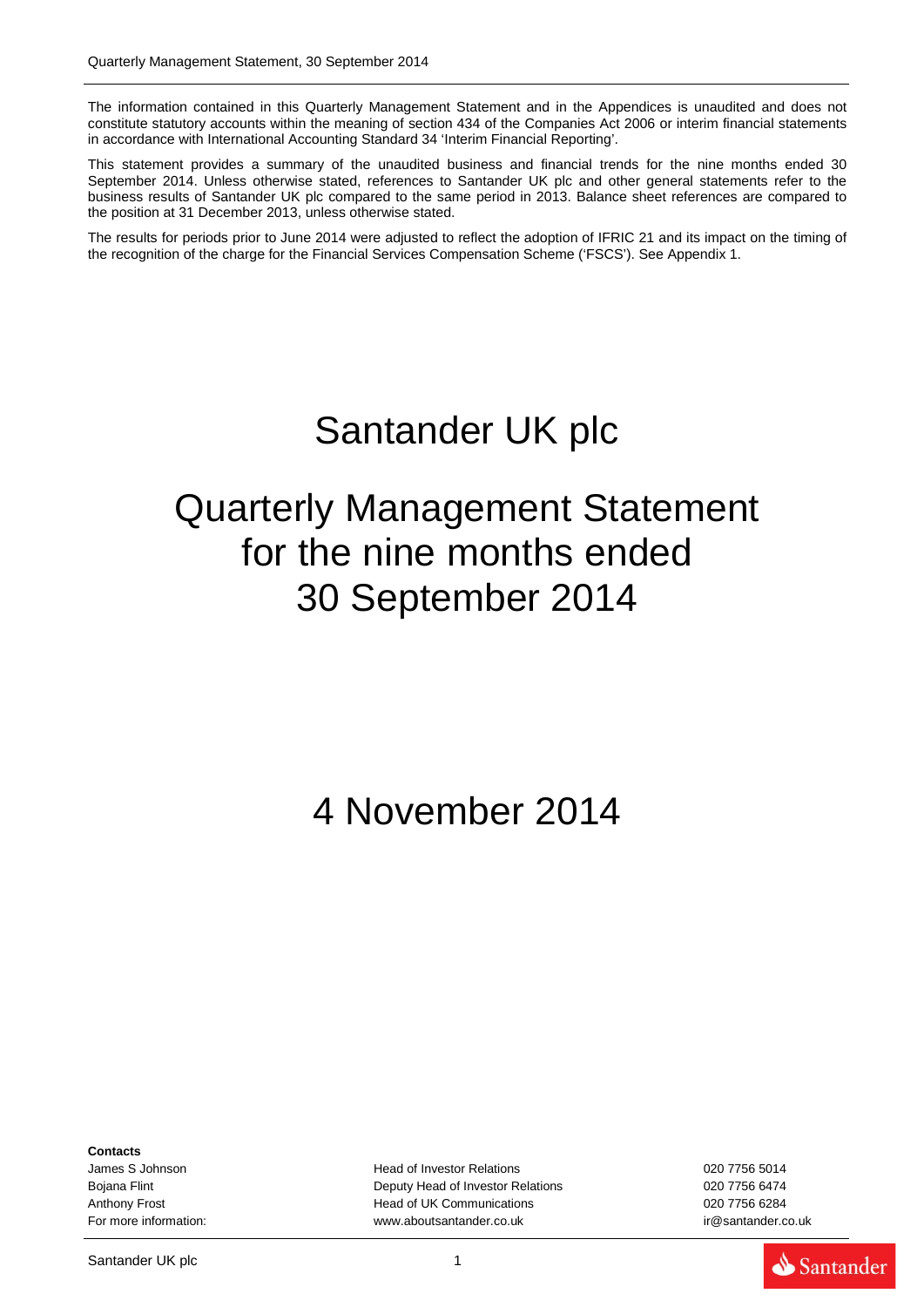## **Profit before tax up 26% to £1,011m for the nine months ending Sep'14 One-in-four current account switchers coming to Santander UK**

*"We have continued the sustained improvement in our profitability, underpinned by our strategic transformation. We have attracted a further 900,000 customers to 1|2|3 World this year with 3.3 million individuals now part of this range of core banking products that were introduced less than three years ago. We have grown lending to UK companies by a net £1.4bn since the start of the year to a total of £23.5bn, and broadened the range of products and services we offer them.*

*Our goal is to build the best bank in the UK, for our people, customers, shareholders and the communities in which we operate. We will act in a manner which is Simple, Personal and Fair in all our dealings, ensuring we help individuals and businesses prosper, and this remains the cornerstone of our strategy. The UK economic backdrop continues to be positive for commercial activity but regulatory uncertainty remains in the areas of capital, leverage, conduct and banking reform pursuant to the recommendations of the Independent Commission on Banking. An early completion of this demanding reform agenda in a proportionate way will help us to contribute fully to UK economic recovery.*

*Our journey to become a leading and sustainable customer focused, retail and commercial bank in the UK continues to build momentum."* 

#### *Nathan Bostock, Chief Executive Officer*

Santander

- 1|2|3 World transforming our customer profile, deepening loyalty and reducing liability costs.
- Supported 30,800 first-time buyers (£4.2bn gross lending) and 6,000 Help to Buy customers (£900m).
- Current account balances at £37.9bn, up an average £1bn per month since end 2012.
- Customer satisfaction at its highest level, with the gap to peers reduced significantly to 1pp.
- Net mortgage lending up £1.9bn year to date to £150.0bn. Net corporate lending up £1.4bn to £23.5bn.
- Banking NIM up 31bps to 1.81% and RoTE improved to 11.8%.
- Non-interest income down 4% to £776m, reflecting the operating environment.
- Underlying costs tightly controlled, absorbing on-going investment.
- Improved retail and commercial credit quality, with the NPL ratio falling 21bps, to 1.83%.
- Significant improvement in the leverage ratio this year, up to 3.7% from 3.3%.

| Income statement highlights <sup>1,2</sup>                           | 9M'14           | 9M'13 <sup>3</sup> |
|----------------------------------------------------------------------|-----------------|--------------------|
|                                                                      | £m              | £m                 |
| Net interest income                                                  | 2,544           | 2,151              |
| Non-interest income                                                  | 776             | 807                |
| Operating expenses (excluding significant items)                     | (1,711)         | (1,650)            |
| Total operating provisions and charges (excluding significant Items) | (392)           | (505)              |
| Profit before tax (excluding significant items)                      | 1,217           | 803                |
| Statutory profit before tax                                          | 1,011           | 803                |
| <b>Balance sheet highlights</b>                                      | 30.09.14<br>£bn | 31.12.13<br>£bn    |
| Customer Ioans                                                       | 190.4           | 187.1              |
| - of which mortgages                                                 | 150.0           | 148.1              |
| - of which Commercial Banking                                        | 23.5            | 22.1               |
| <b>Customer deposits</b>                                             | 150.9           | 146.4              |
| PRA end point T1 leverage ratio                                      | 3.7%            | 3.3%               |

*CET 1 capital ratio 11.9% 11.6%*

1. See Appendix 1 for notes and definitions and reconciliation of income statement lines excluding significant items.

2. A number of significant items impacted the financial results for 9M'14; their aggregate impact was £(206)m pre-tax and £(162)m posttax. See Appendix 1, page 16 for details and page 18 for the definition of 'significant item'.

3. The results for periods prior to 30 June 2014 have been adjusted to reflect the adoption of IFRIC 21 and its impact on the timing of the recognition of the charge for the Financial Services Compensation Scheme ('FSCS'). See Appendix 1.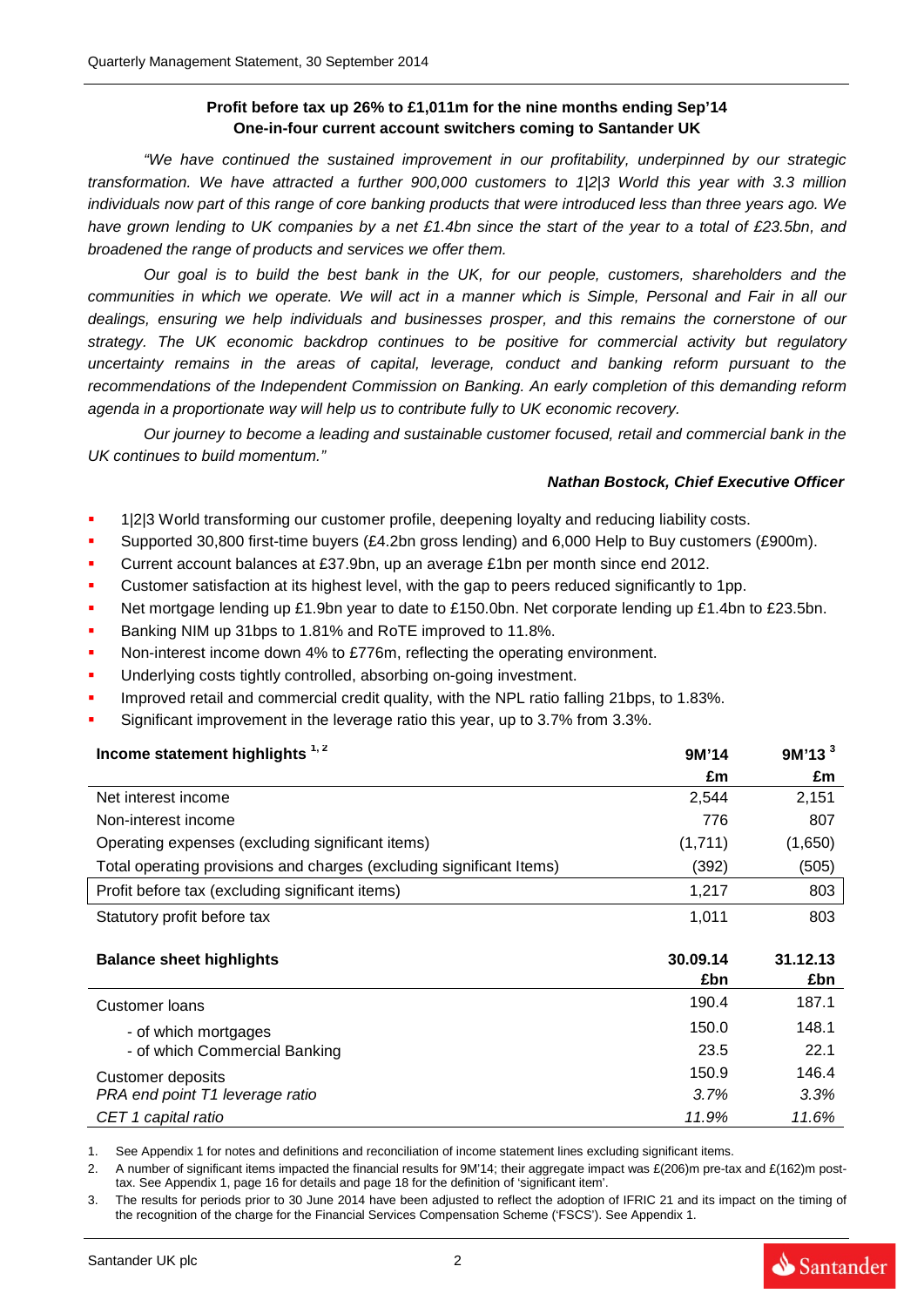### **Delivering on our commitments** <sup>1</sup>

| 1. Loyal and satisfied retail customers                                                 | 2015 target | 30.09.14         | 31.12.13            |
|-----------------------------------------------------------------------------------------|-------------|------------------|---------------------|
| Loyal customers                                                                         | 4 million   | 3.0 million      | 2.7 million         |
| 1 2 3 World Customers                                                                   | 4 million   | 3.3 million      | 2.4 million         |
| Customer satisfaction, Financial Research Survey ('FRS')<br>(average of top 3 UK peers) | Top 3       | 59.2%<br>(60.3%) | 57.3%<br>$(61.1\%)$ |

 Our loyal customer base grew further, supported by the continued success of the 1|2|3 Current Account. This resulted in a 27% increase in total deposits held by primary banking <sup>2</sup> customers, to £66.3bn, whilst enabling us to accelerate the managed reduction of higher cost, less loyal customer deposits.

- Santander UK continued to be the first choice for customers switching their current account provider, on a net basis. Almost one-in-four UK current account 'switchers' moved to Santander UK since the introduction of the guaranteed current account switching service in September 2013<sup>3</sup>.
- FRS reported that customer satisfaction continued to improve, with the gap between Santander UK and the average of our top 3 peers reducing to 1.1pp (Dec 2013: 3.8pp).

| 2. 'Bank of Choice' for UK companies                  | 2015 target | 30.09.14  | 31.12.13  |
|-------------------------------------------------------|-------------|-----------|-----------|
| Commercial Banking percentage of total customer loans | <b>20%</b>  | 12%       | 12%       |
| (Commercial Banking customer loans)                   |             | (E23.5bn) | (E22.1bn) |

 During 2014 we extended £5.8bn of new facilities to SMEs and mid-sized corporates, an increase of 30%. We also expanded into new sectors, including renewable energy, manufacturing and education.

- Commercial bank account openings increased 39%. Banking balances grew 36% over the last 12 months.
- Our lending to commercial banking customers has grown consistently since 2008 despite the subdued market, and was up 9% in the last year. We expect to deepen our relationship with these customers as we leverage the roll out of new systems, products and functionalities.
- We will not compromise our prudent risk management and returns objectives to achieve our 2015 target of 20% of total customer loans being Commercial Banking customers. This business mix aspiration remains a medium term objective.

| 3. Consistent profitability and a strong balance sheet | 2015 target      | 30.09.14              | 31.12.13             |
|--------------------------------------------------------|------------------|-----------------------|----------------------|
| Return on tangible equity ('RoTE')                     | $13\% - 15\%$    | $11.8\%$ <sup>4</sup> | $8.6\%$ <sup>5</sup> |
| Cost-to-income ratio                                   | $< 50\%$         | $52\%$ <sup>6</sup>   | 54%                  |
| CET 1 capital ratio                                    | >10.5%           | 11.9%                 | 11.6%                |
| Loan-to-deposit ('LDR') ratio                          | < 125%           | 125%                  | 126%                 |
| Non-performing loan ('NPL') ratio                      | ratio maintained | 1.83%                 | 2.04%                |
| Dividend payout ratio                                  | 50%              | n.a.                  | 50%                  |

RoTE in 9M'14 improved to 11.8%  $^4$ . Statutory RoTE was 10.7%  $^4$ .

 Net interest income in 9M'14, of £2,544m, was up 18% compared with 9M'13. The Banking NIM for 9M'14 of 1.81% improved 31bps over the last year, and customer lending increased in all segments.

- Costs remained tightly controlled, largely absorbing on-going investment, with 8pp positive jaws between recurring income and expenses growth rates (excluding significant items). The cost-to-income ratio improved to 52%.
- Our capital position strengthened with a CET1 ratio of 11.9%. The LDR also improved 1pp to 125%, with increased current account balances.
- The ratio of non-performing loans ('NPLs') to total customer loans of 1.83% continued to improve, with retail and corporate loans performing well in a benign credit environment.
- 1. See Appendix 1 for notes and definitions.
- 2. Includes combined banking and savings balances of customers with a 1|2|3 Current Account or other primary current account.
- 3. Source: Santander UK management information and Payments Council monthly data (on a Banking Group basis). Based on 265,600 full switchers to Santander UK in the first year of the guaranteed 7-day switching service. During the same period, there were a total of 1,093,000 full current account switchers in the UK.
- 4. 9M'14 RoTE of 11.8% is annualised and adjusted to include the effect of the Bank Levy and the Financial Services Compensation Scheme (FSCS) and to exclude significant items. See Appendix 1 for definition of RoTE.
- 5. Adjusted to reflect the retrospective adoption of IFRIC 21.

```
6. Adjusted 9M'14 cost-to-income ratio of 52% excludes significant items (54% including significant items).
```
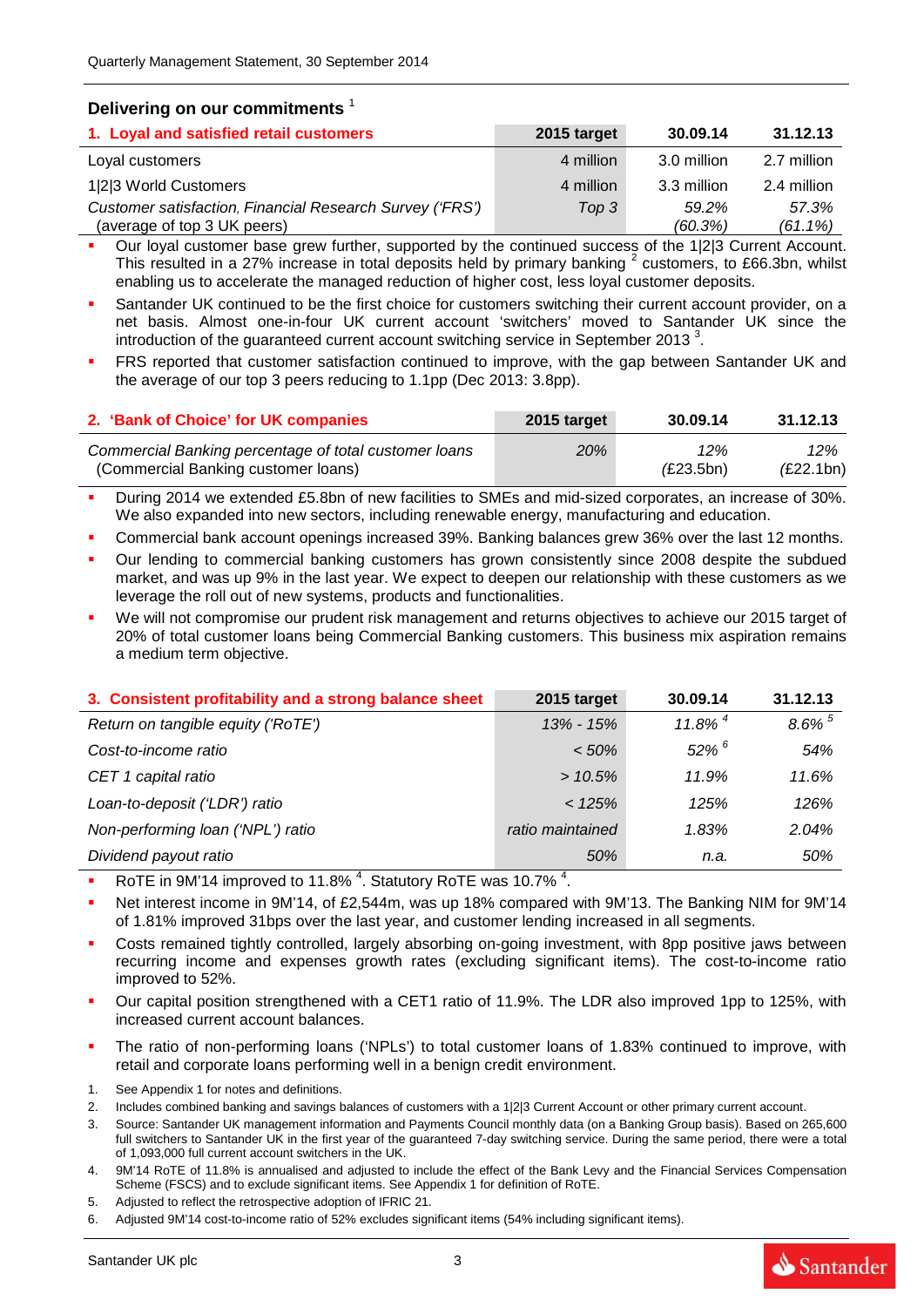| Summary income statement <sup>1</sup>                     |          |                    |               |
|-----------------------------------------------------------|----------|--------------------|---------------|
|                                                           | 9M'14    | 9M'13 <sup>2</sup> | <b>Change</b> |
|                                                           | £m       | £m                 | %             |
| Net interest income                                       | 2,544    | 2,151              | 18            |
| Non-interest income                                       | 776      | 807                | (4)           |
| <b>Total operating income</b>                             | 3,320    | 2,958              | 12            |
| Administrative expenses                                   | (1, 385) | (1, 470)           | (6)           |
| - of which significant items 3                            | 120      |                    | n.m.          |
| Depreciation, amortisation and impairment                 | (412)    | (180)              | 129           |
| - of which significant items <sup>3</sup>                 | (206)    |                    | n.m.          |
| <b>Operating expenses</b>                                 | (1,797)  | (1,650)            | 9             |
| Impairment losses on loans and advances                   | (240)    | (360)              | (33)          |
| Provisions for other liabilities and charges <sup>4</sup> | (272)    | (145)              | 88            |
| - of which significant items <sup>3</sup>                 | (120)    |                    | n.m.          |
| <b>Total operating provisions and charges</b>             | (512)    | (505)              | 1             |
| Profit before tax from continuing operations              | 1,011    | 803                | 26            |
| - of which significant items <sup>3</sup>                 | (206)    |                    | n.m.          |
| Taxation charge on continuing operations                  | (204)    | (155)              | 32            |
| Profit after tax from continuing operations               | 807      | 648                | 25            |
| - of which significant items <sup>3</sup>                 | (162)    |                    | n.m.          |
| Discontinued operations                                   |          | (12)               | n.m.          |
| Profit after tax for the period                           | 807      | 636                | 27            |

#### **9M'14 compared to 9M'13 (excluding significant items)**

Operating income

- Net interest income was 18% higher. Management focused on reducing the cost of retail liabilities, replacing maturing tranches of higher cost eSaver products in H2'13 and originating new lower cost ISAs in 2014. In addition there was increased lending in Commercial Banking. Reduced mortgage stock margins partly offset these effects.
- Non-interest income was 4% lower, reflecting lower net banking fees in Retail Banking and lower demand for interest rate and foreign exchange risk management products from Commercial Banking customers.

Operating expenses

 Costs remained tightly controlled, with our focus on managing business-as-usual expenses to accommodate investment. We continued to invest in the growth of the businesses serving SME and corporate customers, as well as the branch network and digital systems in Retail Banking.

Operating provisions and charges

- Impairment losses on loans and advances were 33% lower. Credit quality in the Retail Banking and Commercial Banking loan books continued to be good, supported by the improving economic environment.
- Provisions for other liabilities and charges increased 5% to £152m reflecting an increase in FSCS charge, partially offset by reduced provision for restructuring.

Taxation charge

 The taxation charge increased 32% largely due to higher profits, offset in part by the continued reduction in the main corporation tax rate.

Santander

<sup>1.</sup> See Appendix 1 for notes and definitions.

<sup>2.</sup> Adjusted to reflect the adoption of IFRIC 21. See Appendix 1.

<sup>3.</sup> A number of significant items impacted the financial results for 9M'14. See Appendix 1, page 16 for details and page 18 for the definition of 'significant item'.

<sup>4.</sup> In accordance with IFRS, regulatory costs relating to the FSCS of £100m were recognised in H1'14 (restated H1'13: £88m). Costs relating to the Bank Levy are recognised in the fourth quarter (Q4'13: £59m).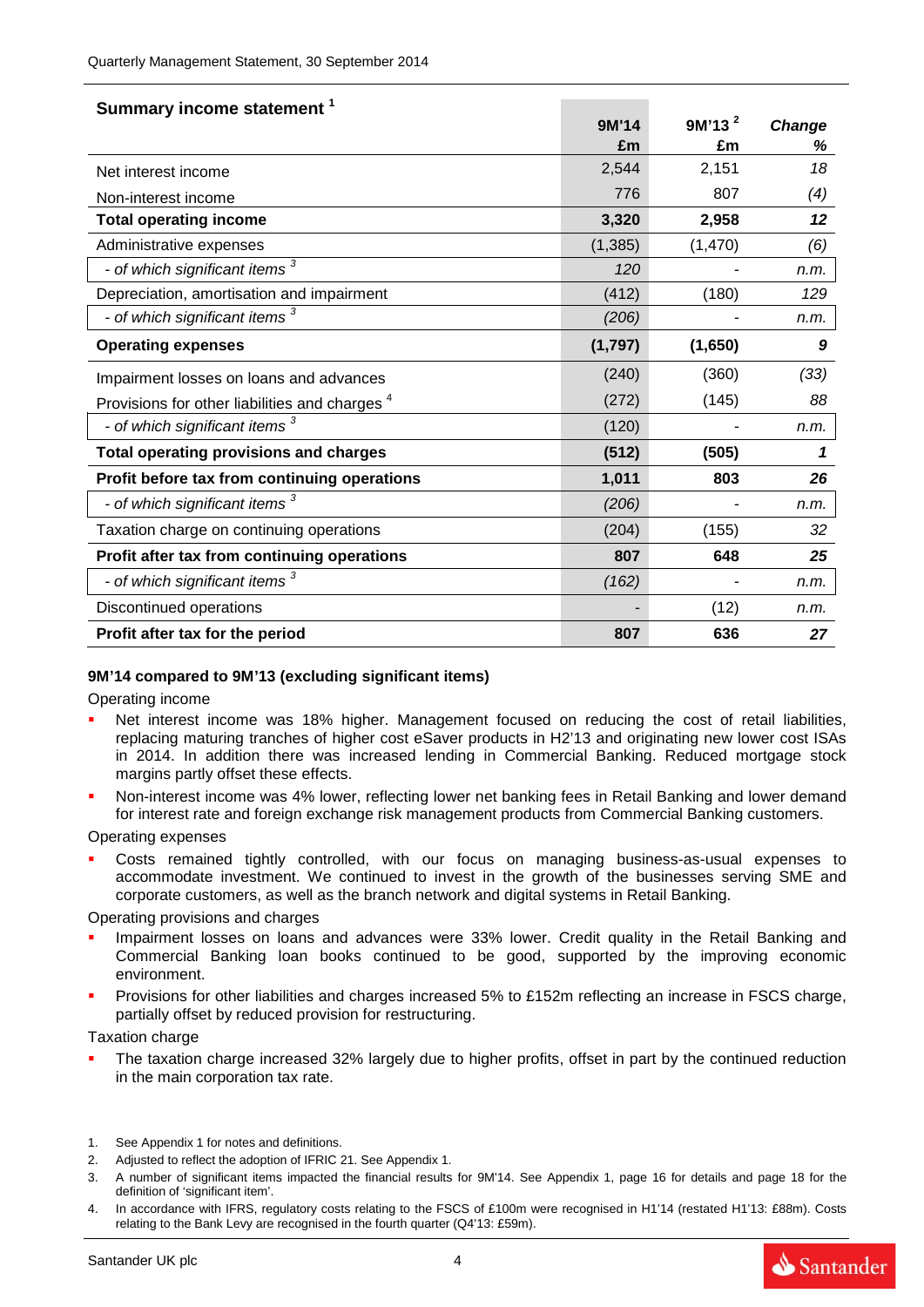### **Q3'14 compared to Q2'14 (excluding significant items)**

- Total operating income increased 3% to £1,128m. This was driven by volume growth with the Banking NIM remaining steady, at 1.82% (Q2'14: 1.81%).
- The cost-to-income ratio in the quarter was 51%, with underlying costs broadly steady.
- Impairment losses on loans and advances saw a further small improvement in the impairment, though further reductions are unlikely given volume growth and mix changes in the portfolio.

#### **Full Year 2014 outlook**

- We expect the Banking NIM of 1.81% in 9M'14 to remain broadly unchanged for the year in a stable base rate environment, with declining mortgage margins being offset by continued improvement in retail deposit margins. Positive net interest income momentum is expected to continue with growth in mortgage lending of around 1-2%, broadly in line with the market, and sustained growth in Commercial Banking.
- SVR mortgage loan balances fell £6.3bn in 9M'14, to £46.0bn, although we have been successful in retaining c. 80%  $1$  of customers with maturing loans on new Santander UK mortgages. We expect the decline in SVR mortgage balances to continue at a similar pace for the rest of the year.
- Competition in the mortgage market is increasing and we are seeing some pressure on margins for new business approvals. This is anticipated to have some impact on Banking NIM in 2015.
- Since 30 September 2014, the trends evident in the operating results (excluding significant items) have not changed significantly. In accordance with IFRS, Bank Levy costs will be recognised at the 2014 year end (2013: £59m).
- The momentum of the UK economy will continue to be supportive of our business, although there is evidence of stronger competitive pressures in many segments which may impact margins and slow the rate of growth in corporate lending. We expect the implementation costs of regulatory reform to increase in the months ahead.
- We will continue to enhance our leverage ratio over the coming years through retained profits, Additional Tier 1 ('AT1') capital issuance and balance sheet optimisation. We are confident such actions will enable us to meet the proposed UK leverage ratio minimum requirements outlined in the FPC announcement on 31 October 2014 whilst maintaining our strategic plan to grow and further diversify our business.





<sup>1.</sup> Average January 2014 to May 2014, 4 months post maturity.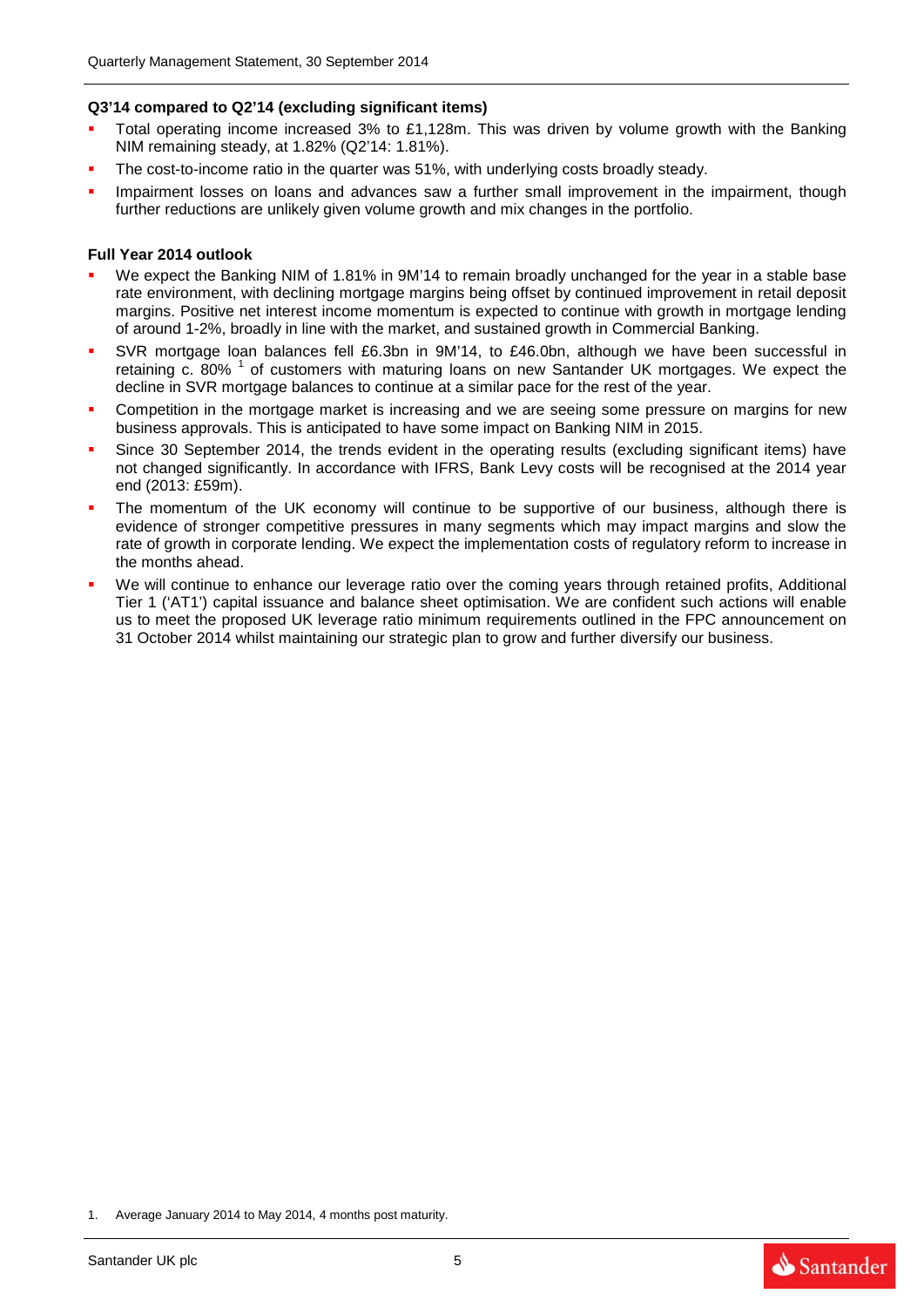| Summary quarterly trends <sup>1</sup>                | Q3'14<br>£m | Q2'14<br>£m | Q1'14<br>£m | $Q4'13^2$<br>£m | Q3'13<br>£m |
|------------------------------------------------------|-------------|-------------|-------------|-----------------|-------------|
| Net interest income                                  | 871         | 848         | 825         | 812             | 760         |
| Non-interest income                                  | 257         | 250         | 269         | 259             | 237         |
| <b>Total operating income</b>                        | 1,128       | 1,098       | 1,094       | 1,071           | 997         |
| Administrative expenses                              | (509)       | (379)       | (497)       | (477)           | (478)       |
| - of which significant items <sup>3</sup>            |             | 120         |             |                 |             |
| Depreciation, amortisation and impairment            | (65)        | (274)       | (73)        | (68)            | (59)        |
| - of which significant items <sup>3</sup>            |             | (206)       |             |                 |             |
| <b>Operating expenses</b>                            | (574)       | (653)       | (570)       | (545)           | (537)       |
| Impairment losses on loans and advances              | (68)        | (75)        | (97)        | (115)           | (125)       |
| Provisions for other liabilities and charges         | (20)        | (241)       | (11)        | (105)           |             |
| - of which significant items <sup>3</sup>            |             | (120)       |             |                 |             |
| - of which FSCS and Bank Levy charges <sup>4,5</sup> |             | (100)       |             | (59)            |             |
| <b>Total operating provisions and charges</b>        | (88)        | (316)       | (108)       | (220)           | (118)       |
| Profit before tax from continuing operations         | 466         | 129         | 416         | 306             | 342         |
| Taxation charge on continuing operations             | (97)        | (26)        | (81)        | (56)            | (65)        |
| Profit after tax from continuing operations          | 369         | 103         | 335         | 250             | 277         |
| Discontinued operations                              |             |             |             | 4               |             |
| Profit after tax for the period                      | 369         | 103         | 335         | 254             | 277         |

#### **Reconciliation of profit before tax excluding significant items and adjusting for FSCS charges and the Bank Levy over the year**

As previously disclosed, a number of significant items impacted the results in Q2'14. Detail and definitions are outlined in Appendix 1 on page 16 and page 18. The table below reconciles profit before tax set out above and the profit before tax excluding significant items as set out on page 2.

The quarterly trends are also impacted by FSCS charges and the Bank Levy. Although these represent annual charges, they are required under IFRS to be charged respectively, on 1 April and 31 December of each year. Therefore, to show the underlying trends, the profit excluding significant items has been further adjusted to spread these costs equally over the quarters.

|                                                                                      | Q3'14 | Q2'14 | Q1'14 | $Q4'13^2$ | Q3'13 |
|--------------------------------------------------------------------------------------|-------|-------|-------|-----------|-------|
|                                                                                      | £m    | £m    | £m    | £m        | £m    |
| Profit before tax from continuing operations                                         | 466   | 129   | 416   | 306       | 342   |
| - significant items <sup>3</sup>                                                     |       | 206   |       |           |       |
| Profit before tax excluding significant items                                        | 466   | 336   | 415   | 306       | 342   |
| Adjusting for FSCS/Bank Levy over the year <sup>5</sup>                              | (40)  | 60    | (40)  | 23        | (37)  |
| Profit before tax after quarterly pro-rating of<br><b>FSCS and Bank Levy charges</b> | 426   | 396   | 375   | 329       | 305   |

1. See Appendix 1 for notes and definitions.

2. Adjusted to reflect the adoption of IFRIC 21. See Appendix 1. Under IFRIC 21 the FSCS is now charged in Q2, while the Bank Levy is charged in Q4.

3. A number of significant items impacted the financial results for Q2'14. See Appendix 1, page 16 for details and page 18 for the definition of 'significant item'.

4. In accordance with IFRS, including the adoption of IFRIC 21, the FSCS and Bank Levy are charged respectively, on 1 April and 31 December of each year.

5. FSCS £100m (2013: £88m); Bank Levy assumed for illustration to be at the same level as in 2013 (2013: £59m).

|                                                                     | Q3'14 | Q2'14 | Q1'14                    | Q4'13' | Q3'13 |
|---------------------------------------------------------------------|-------|-------|--------------------------|--------|-------|
|                                                                     | £m    | £m    | £m                       | £m     | £m    |
| FSCS/Bank Levy as charged in the statutory accounts <sup>4, 5</sup> |       | 100   | $\overline{\phantom{a}}$ | 59     |       |
| FSCS/Bank Levy if pro-rated quarterly                               | (40)  | (40)  | (40)                     | (37)   | (37)  |
| Adjusting for FSCS/Bank Levy over the year <sup>5</sup>             | (40)  | 60    | (40)                     | 23     | (37)  |

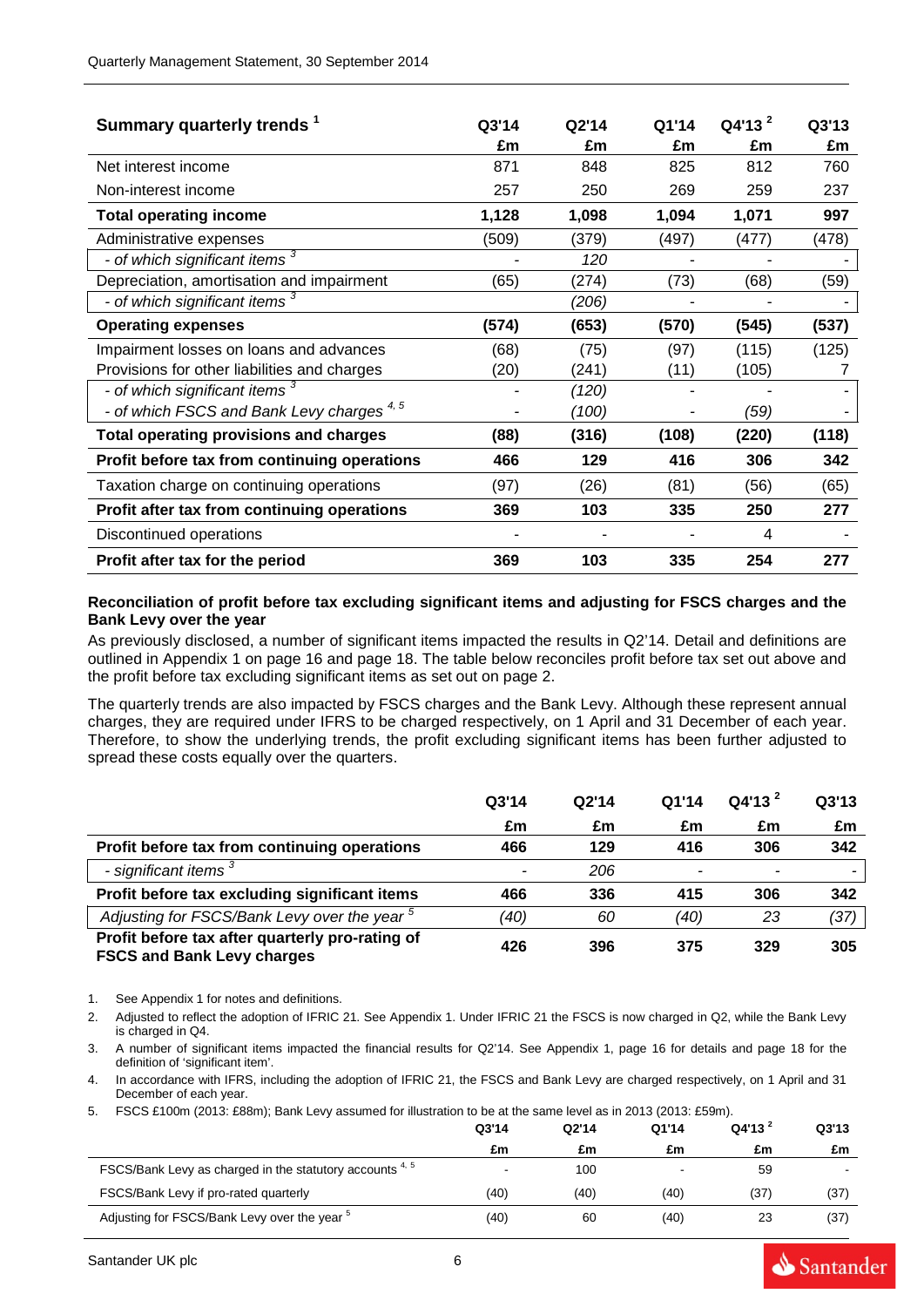| Summary balance sheet <sup>1</sup>  | 30.09.14 | 31.12.13 <sup>2</sup> |
|-------------------------------------|----------|-----------------------|
|                                     | £bn      | £bn                   |
| <b>Assets</b>                       |          |                       |
| <b>Retail Banking</b>               | 158.3    | 155.6                 |
| <b>Commercial Banking</b>           | 23.5     | 22.1                  |
| <b>Corporate Centre</b>             | 8.6      | 9.4                   |
| <b>Customer assets</b>              | 190.4    | 187.1                 |
| Other assets                        | 85.1     | 83.2                  |
| <b>Total assets</b>                 | 275.5    | 270.3                 |
| <b>Liabilities</b>                  |          |                       |
| <b>Retail Banking</b>               | 127.7    | 123.2                 |
| <b>Commercial Banking</b>           | 14.5     | 12.6                  |
| <b>Corporate Centre</b>             | 8.7      | 10.6                  |
| <b>Customer deposits</b>            | 150.9    | 146.4                 |
| Medium term funding ('MTF')         | 56.6     | 57.6                  |
| Other liabilities                   | 54.0     | 53.7                  |
| <b>Total liabilities</b>            | 261.5    | 257.7                 |
| Equity                              | 14.0     | 12.6                  |
| <b>Total liabilities and equity</b> | 275.5    | 270.3                 |

| Summary capital, leverage, liquidity and funding 1                                                         | 30.09.14 | 31.12.13 |
|------------------------------------------------------------------------------------------------------------|----------|----------|
|                                                                                                            | £bn      | £bn      |
| Capital and leverage - CRD IV                                                                              |          |          |
| CET 1 Capital                                                                                              | 9.8      | 9.0      |
| Total qualifying regulatory capital 3                                                                      | 14.6     | 13.3     |
| Risk Weighted Assets ('RWAs')                                                                              | 82.4     | 77.7     |
| CET 1 Capital ratio                                                                                        | 11.9%    | 11.6%    |
| Tier 1 Capital ratio                                                                                       | 14.0%    | 13.2%    |
| <b>Total Capital ratio</b>                                                                                 | 17.8%    | 17.1%    |
| PRA end point T1 leverage ratio                                                                            | 3.7%     | 3.3%     |
| <b>Liquidity</b>                                                                                           |          |          |
| Liquidity coverage ratio ('LCR') eligible liquid assets                                                    | 37.3     | 32.8     |
| Total liquid assets                                                                                        | 71.7     | 73.0     |
| <b>LCR</b>                                                                                                 | 108%     | 103%     |
| <b>Funding</b>                                                                                             |          |          |
| Total wholesale funding                                                                                    | 68.0     | 65.6     |
| - of which with a residual maturity of less than 1 year                                                    | 24.9     | 21.2     |
| LCR eligible liquid assets coverage of wholesale funding with a<br>residual maturity of less than one year | 150%     | 155%     |

1. See Appendix 1 for notes and definitions.

2. Adjusted to reflect the adoption of IFRIC 21. See Appendix 1.

3. Prepared on a basis consistent with Santander UK's regulatory filings following the adoption of CRD IV.

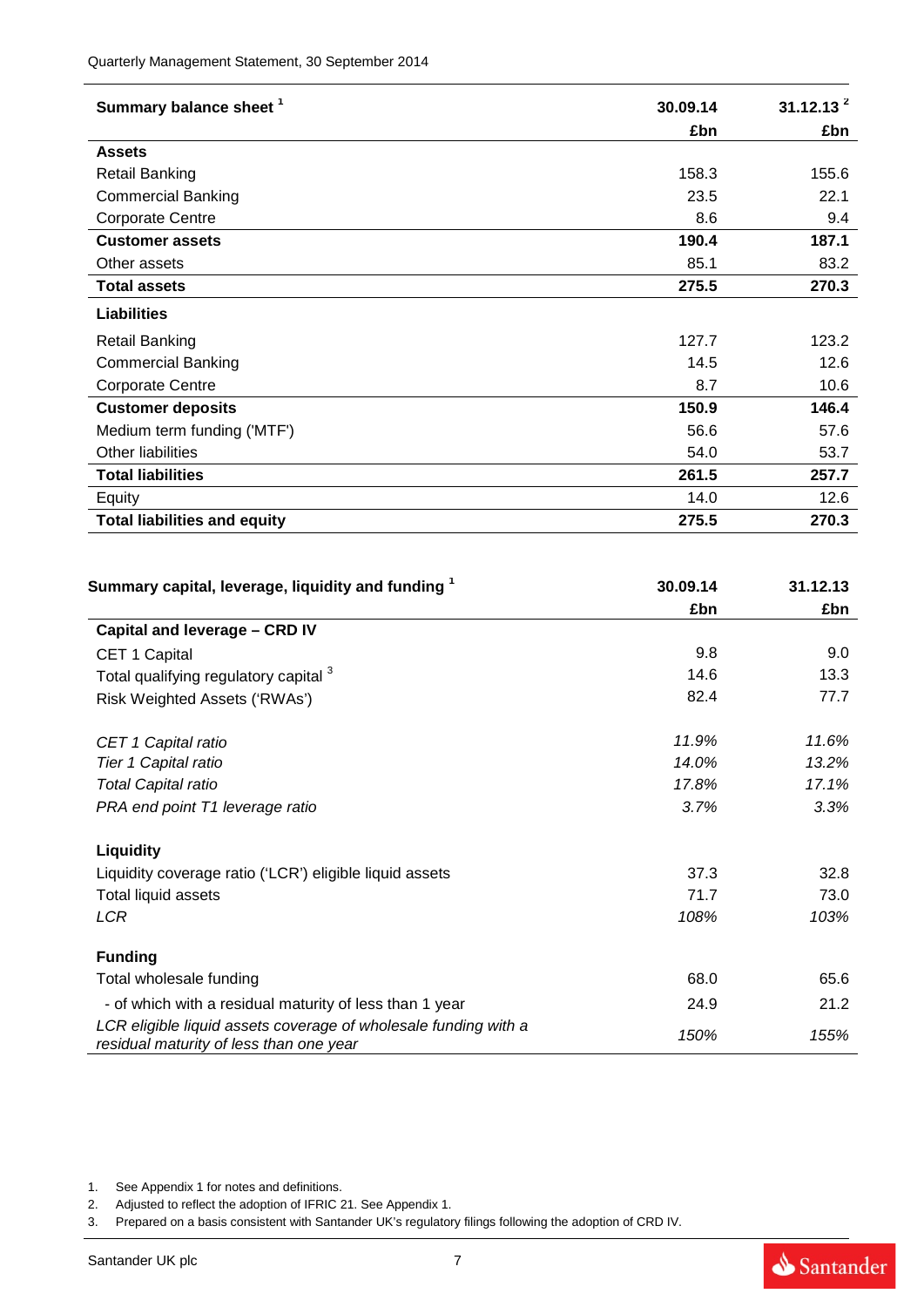#### **Balance sheet analysis**

#### **Balances**

- Customer assets of £190.4bn grew by £3.3bn in the first nine months of the year. Mortgage lending balances increased £1.9bn in 9M'14, maintaining the positive momentum that commenced in Q2'14. Commercial Banking lending increased by £1.4bn in 9M'14, partially offset by a reduction in non-core corporate and legacy portfolios.
- Other assets consist largely of liquid assets and trading assets including derivatives.
- Customer deposits increased £4.5bn to £150.9bn, as we focused on retaining and originating accounts held by more loyal Retail Banking customers. Current account balances grew £10.0bn in 9M'14, partially offset by lower savings balances as we focused on reducing more price sensitive retail deposits.
- The loan-to-deposit ratio of 125% was 1pp better than at 31 December 2013, reflecting particularly strong growth in retail customer deposits.
- The customer funding gap reduced by £1.2bn to £39.5bn (31 December 2013: £40.7bn).

### **Capital and leverage**

- The CET 1 capital ratio improved to 11.9% (December 2013: 11.6%), with the PRA end point T1 leverage ratio at 3.7% (December 2013: 3.3%).
- RWAs were up £4.7bn, to £82.4bn, reflecting higher customer loans, a slight increase in mortgage risk weights and a restructured facility in Commercial Banking.
- Retained profits, and further AT1 issuance if required, are expected to result in a continued improvement in our leverage ratio.

### **Funding and liquidity**

- LCR eligible liquid assets increased £4.5bn, to £37.3bn. As at 30 September 2014 the LCR was 108%.
- Wholesale funding with a residual maturity of less than one year increased £3.7bn, to £24.9bn, due to the phasing of secured funding maturities. LCR eligible liquid assets significantly exceeded wholesale funding of less than one year, with a coverage ratio of 150%.
- MTF issuance of c. £10.3bn (Sterling equivalent) in 9M'14 included £5.7bn of senior unsecured issuance. Overall the cost of wholesale funding continued to fall due to the replacement of expensive MTF maturities with lower cost new issuance in the now more stable capital markets environment.
- In Q3'14 we drew a net £0.7bn of Treasury Bills under the UK Government's Funding for Lending Scheme ('FLS')', with total outstandings of £1.3bn at 30 September 2014.
- Since the quarter end, we have issued £0.8bn of senior unsecured notes and £0.3bn of covered bonds.

#### **Conduct remediation**

- The remaining provision for PPI redress and related costs amounted to £133m, including additional provisions of £65m taken in Q2'14. The high proportion of invalid complaints has continued. Monthly redress costs, including recent pro-active customer contact, decreased to an average of £11m per month in 9M'14, compared to a monthly average of £18m in 2013 and £25m in 2012. We anticipate the reduction in the monthly utilisation run-rate going forward.
- At the end of September 2014, £128m of non-PPI related conduct provisions were held for customer remediation in relation to interest rate hedging, Card Protection Plan ('CPP') and certain retail investment products.

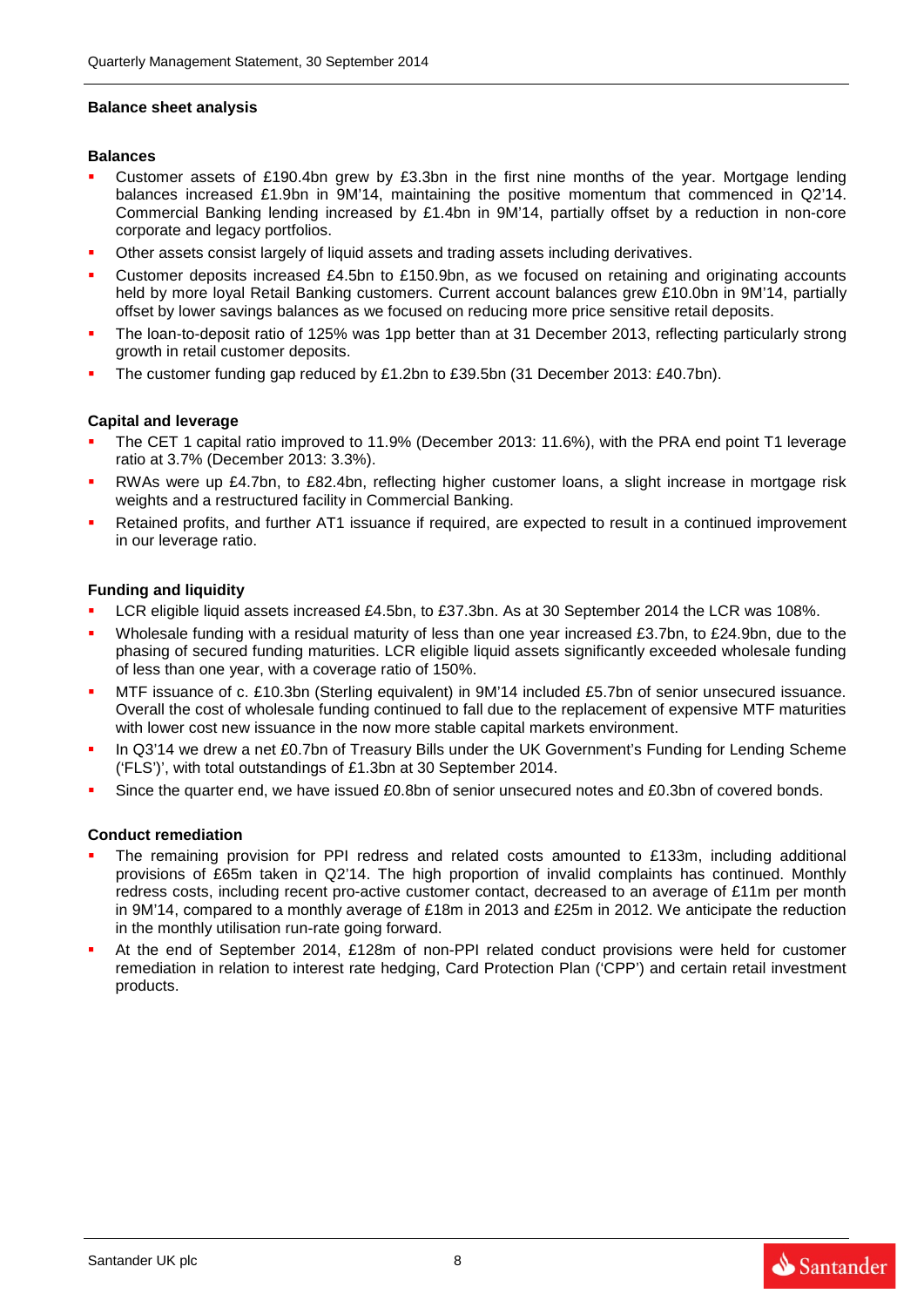## **Credit quality <sup>1</sup>**

| 30.09.14                    | <b>Assets</b> | <b>NPLs</b> | <b>NPL</b> ratio | <b>NPL</b><br>coverage | 9M'14<br><b>gross</b><br>write-offs | <b>Loan loss</b><br>allowance |
|-----------------------------|---------------|-------------|------------------|------------------------|-------------------------------------|-------------------------------|
|                             | £bn           | £m          | %                | %                      | £m                                  | £m                            |
| <b>Retail Banking</b>       | 158.3         | 2,656       | 1.68             | 34                     | 213                                 | 905                           |
| Residential mortgages       | 150.0         | 2,539       | 1.69             | 23                     | 53                                  | 585                           |
| Banking and consumer credit | 8.3           | 117         | 1.43             | 272                    | 160                                 | 320                           |
| <b>Commercial Banking</b>   | 23.5          | 696         | 2.96             | 50                     | 71                                  | 347                           |
| <b>Corporate Centre</b>     | 8.6           | 126         | 1.46             | 191                    | 49                                  | 240                           |
|                             | 190.4         | 3,478       | 1.83             | 43                     | 333                                 | 1,492                         |
| 31.12.13                    | <b>Assets</b> | <b>NPLs</b> | <b>NPL</b> ratio | <b>NPL</b><br>coverage | <b>FY'13</b><br>gross               | Loan loss<br>allowance        |
|                             |               |             |                  |                        | write-offs                          |                               |
|                             | £bn           | £m          | %                | %                      | £m                                  | £m                            |
| <b>Retail Banking</b>       | 155.6         | 2,936       | 1.89             | 31                     | 387                                 | 921                           |
| Residential mortgages       | 148.1         | 2,788       | 1.88             | 21                     | 103                                 | 593                           |
| Banking and consumer credit | 7.5           | 148         | 1.96             | 222                    | 284                                 | 328                           |
| <b>Commercial Banking</b>   | 22.1          | 666         | 3.02             | 53                     | 161                                 | 356                           |
| <b>Corporate Centre</b>     | 9.4           | 221         | 2.36             | 125                    | 227                                 | 278                           |

- The total NPL ratio of 1.83% continued to improve, with retail and corporate loans performing well in a benign credit environment.
- The Retail Banking NPL ratio fell to 1.68%, with an improvement across all lending portfolios.
- Residential mortgage NPLs fell 9% to £2,539m, with the improvement in the performance of the portfolio is supported by the benign economic environment for UK households, low interest rates, rising house prices and falling unemployment. We remain aware that these trends may not continue and take account of this in setting our provisions.
- The mortgage NPL ratio decreased to 1.69%, with a continued fall in non-performing loans and a growing mortgage book. The NPL ratio is expected to remain broadly stable for the rest of the year. The NPL coverage ratio has continued to rise.
- Banking and consumer credit NPLs reduced by 21% to £117m. This was due to a continuation of the general improvement observed in the credit quality of the unsecured portfolios, in particular personal loans and credit cards, which benefited from the good risk profile of our 1|2|3 World customers.
- The Commercial Banking NPL ratio decreased to 2.96%, with an improvement in portfolio performance and strong credit quality. We continued to adhere to our prudent lending criteria as we further deliver on our business plan to grow Commercial Banking.
- The Corporate Centre NPL ratio decreased to 1.46%, reflecting the on-going sale and run-off of the noncore corporate and legacy portfolio which continued with no significant impact on the income statement.

1. See Appendix 1 for notes and definitions.

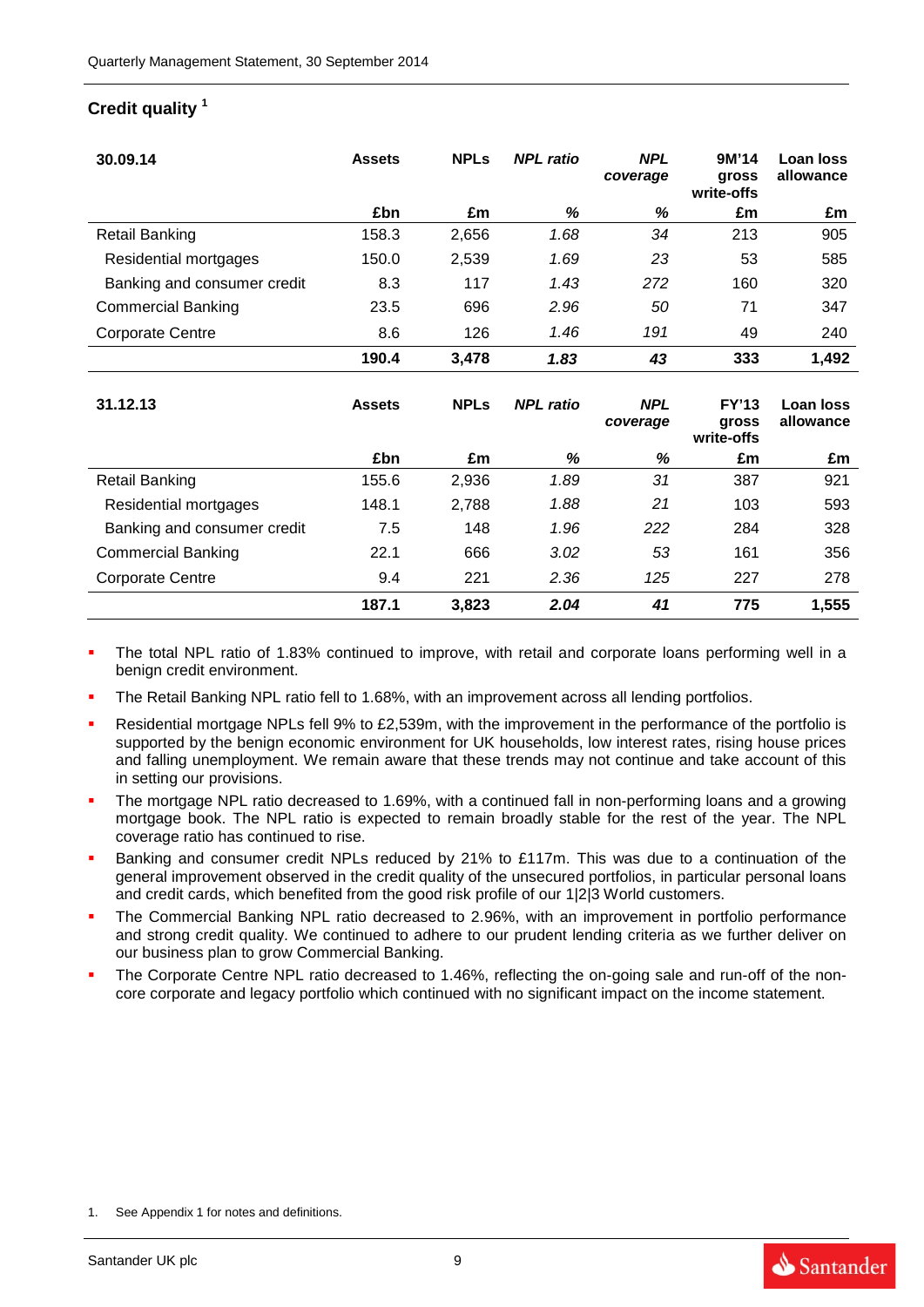## **Mortgage loan-to-value ('LTV')**

| 30.09.14          | Simple avg.<br>% | up to $50\%$<br>% of total | $>50-75%$<br>% of total | $>75-85%$<br>% of total | $>85-100%$<br>% of total | $>100\%$<br>% of total |
|-------------------|------------------|----------------------------|-------------------------|-------------------------|--------------------------|------------------------|
| New business 2014 | 65               | 17                         | 42                      | 26                      | 15                       |                        |
| <b>Stock</b>      | 48               | 32                         | 43                      | 13                      | 9                        | 3                      |
| 31.12.13          | Simple avg.<br>% | up to $50\%$<br>% of total | $>50-75%$<br>% of total | $>75-85%$<br>% of total | $>85-100%$<br>% of total | $>100\%$<br>% of total |
| New business 2013 | 62               | 19                         | 46                      | 23                      | 12                       |                        |
| <b>Stock</b>      | 51               | 29                         | 42                      | 15                      | 10                       | 4                      |

 We maintained our prudent lending criteria, with an average LTV of 65% on new lending, including Help to Buy, and 48% on the stock of mortgages. Help to Buy includes all lending over 90% LTV, and demand in 9M'14 was higher than expected.

**Stock LTV** continued to perform well, supported by house prices increases and better economic environment facilitating capital repayments by borrowers.

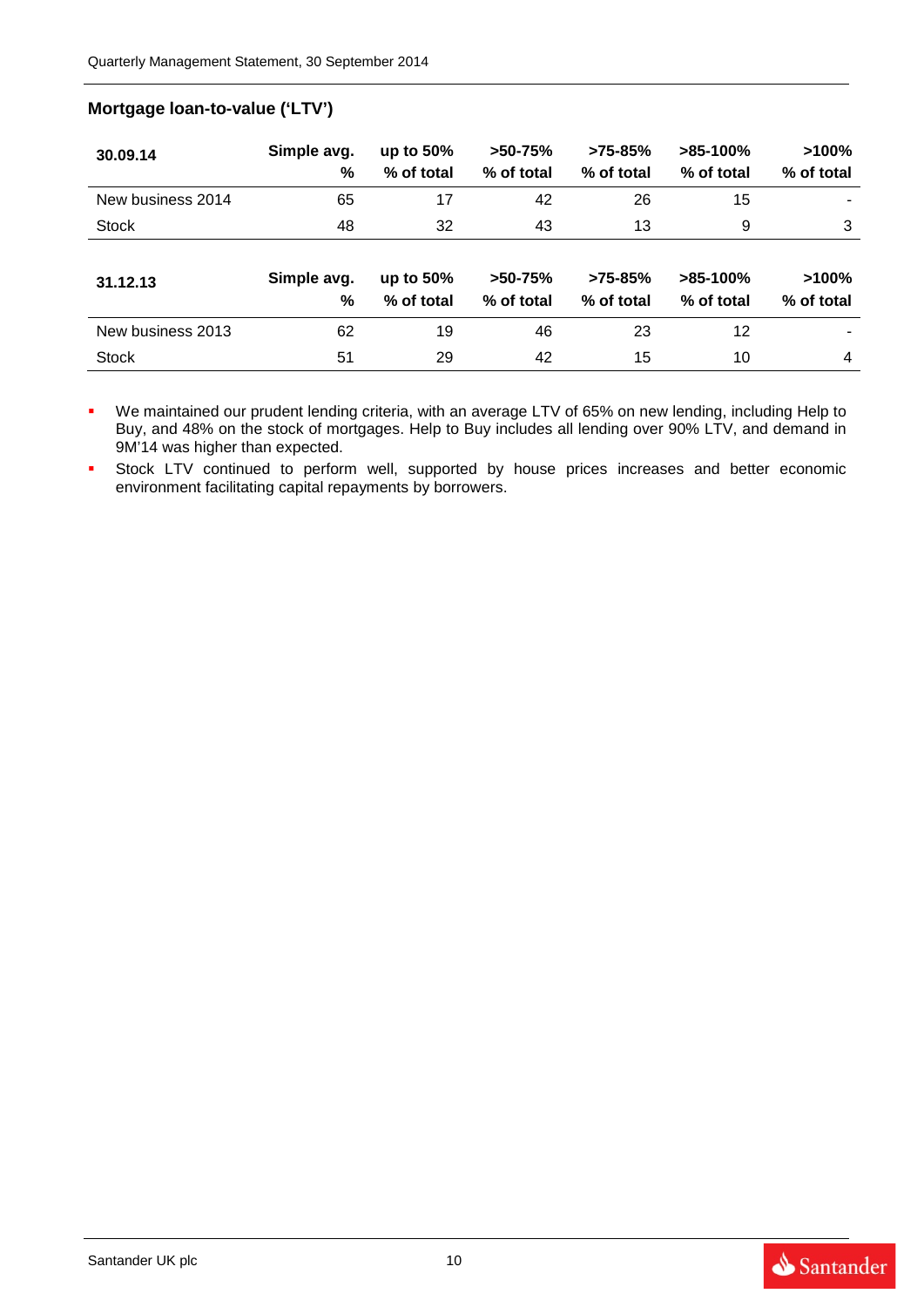## **Retail Banking**

Retail Banking offers a wide range of products and financial services to individuals and small businesses (with a turnover of less than £250,000 per annum), through a network of branches and ATMs, as well as through telephony, e-commerce, mobile and intermediary channels.

| <b>Summary income statement</b>  | 9M'14    | 9M'13   | Change |
|----------------------------------|----------|---------|--------|
|                                  | £m       | £m      | %      |
| Net interest income              | 2.591    | 2,175   | 19     |
| Non-interest income              | 455      | 499     | (9)    |
| <b>Operating income</b>          | 3,046    | 2,674   | 14     |
| Operating expenses               | (1, 254) | (1,300) | (4)    |
| Operating provisions and charges | (168)    | (279)   | (40)   |
| <b>Profit before tax</b>         | 1,624    | 1,095   | 48     |

#### **Income statement analysis (9M'14 compared to 9M'13)**

- Net interest income increased 19%. Management focused on reducing the cost of retail liabilities, replacing maturing tranches of higher cost eSaver products in H2'13 and originating new lower cost ISAs in 2014. Reduced mortgage stock margins partly offset these effects.
- Non-interest income was 9% lower, reflecting lower net banking fees.
- Operating expenses decreased 4%, with savings arising from the further consolidation of multi-branch locations. Strong cost management discipline funded further investment in business growth, including new branch network systems and digital channels.
- Operating provisions and charges were 40% lower, largely driven by lower mortgage impairment and an improvement in credit cards and UPLs. The annualised loan loss charge was 0.14%.

| <b>Balances</b>                                   | 30.09.14 | 31.12.13 |
|---------------------------------------------------|----------|----------|
|                                                   | £bn      | £bn      |
| Customer Ioans                                    | 158.3    | 155.6    |
| - of which mortgages                              | 150.0    | 148.1    |
| - of which unsecured consumer and vehicle finance | 8.3      | 7.5      |
| <b>RWAs</b>                                       | 38.0     | 36.3     |
| Customer deposits                                 | 127.7    | 123.2    |
| - of which current accounts                       | 37.9     | 27.9     |

- Mortgage lending balances increased £1.9bn in 9M'14. Increased gross mortgage lending resulted in modest growth of the mortgage book, with growth now expected to be broadly in line with the market.
- SVR mortgage loan balances fell £6.3bn in 9M'14 to £46.0bn. Interest only mortgage balances reduced to £57.8bn (Dec'13: 59.0bn) while Buy-To-Let grew to £2.9bn (Dec'13: £2.2bn).
- Unsecured consumer and vehicle finance balances, which include bank overdrafts, unsecured personal loans, credit cards and consumer finance, increased £0.8bn in 9M'14, in line with the planned rollout of the 1|2|3 World loyalty strategy.
- RWAs increased following growth in both mortgages and unsecured lending, together with a small increase in mortgage risk weights.
- Customer deposits increased by £4.5bn in 9M'14 as current account balances continued to grow. These were only partially offset by a continued managed reduction in other deposits without a broader customer relationship.
- The 1|2|3 Current Account remains central to our retail customer relationship model and was the main driver of a net inflow of £13.3bn in current account balances over the last 12 months.

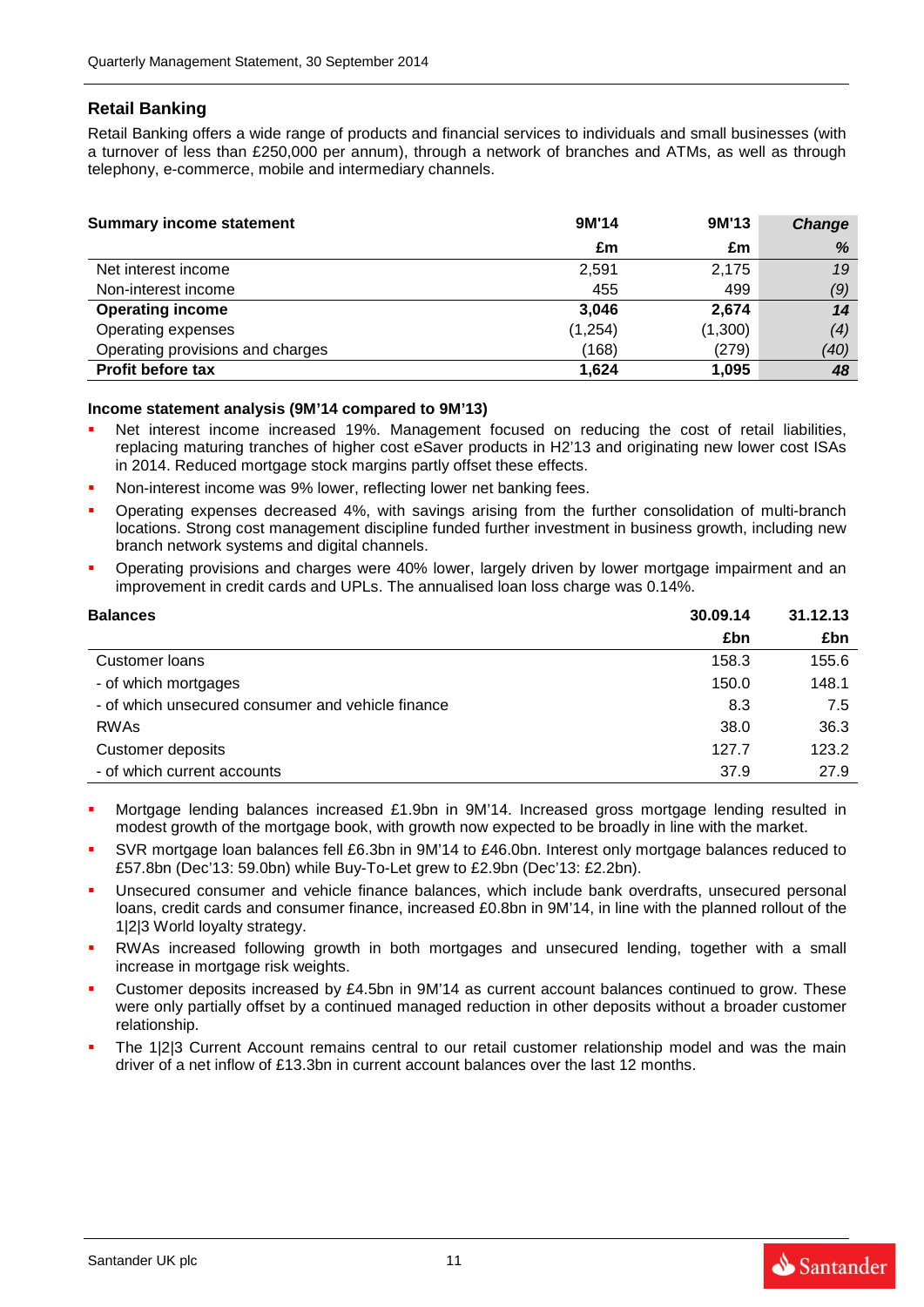## **Retail Banking** (continued)

| <b>Business volumes</b> | 9M'14              | 9M'13       |
|-------------------------|--------------------|-------------|
| Mortgage gross lending  | £20.5bn            | £12.9bn     |
| Mortgage net lending    | £1.9 <sub>bn</sub> | £(6.7)bn    |
| UPL gross lending       | £1,199m            | £786m       |
| Customer deposit flows  | £4.5 $bn$          | $£(3.5)$ bn |
| 1 2 3 World customers   | 3.3 million        | 2.2 million |

- Mortgage gross lending was strong, increasing 59% to £20.5bn compared with 9M'13, and with applications up 43% on the prior year.
- In 9M'14 we helped 30,800 first-time buyers (£4.2bn of gross lending) and 6,000 Help to Buy customers (£900m) purchase a home.
- 1|2|3 World has 3.3 million current account and credit card customers, some 1.1 million higher than a year ago. This includes a growing transactional primary customer base.

#### **Business development**

- 1|2|3 World continued to expand, with almost 40% of 1|2|3 World customers holding both the 1|2|3 Current Account and 1|2|3 Credit Card. 1|2|3 World provides a qualitative improvement of customer relationships underpinning our retail interest margins. At 30 September 2014, 52% of retail deposit balances were 1|2|3 Current Account and other primary bank accounts with associated savings balances.
- 1|2|3 World is transforming our customer profile, building deeper, more durable and more valuable relationships: 90% of 1|2|3 Current Accounts are a primary banking relationship (vs. 34% for our non 1|2|3 World current account); on average customers hold 2.3 products (vs. 1.6); and average account balances are 4.4x higher.
- In the 9M'14, 208,800 customers moved their current account to Santander UK from other providers (265,600 from the launch of the guaranteed current account switching service in September 2013). Based on independent research carried out between September 2013 and September 2014, Santander UK maintained its position as the first choice for customers switching their current account provider, with a net gain of 12% of accounts transferred  $1$ .
- We are developing more targeted products and services for our key customer segments, including our new 'Select' segment for more affluent customers to which we have now introduced 540,000 customers. We have also launched the 1|2|3 Mini, a new current account for children, and the 1|2|3 Student Account.
- We continued to invest in branch refurbishments and digital technology. This year we have delivered a number of improvements in all of our digital platforms including our online and mobile banking services as well as introducing more digital technology into our branches, a new public website, a new online bank interface, a new iOS App, improvements in alerts functionality, improved online sales capability and a rollout of digital ATMs.
- We commenced a three year digital transformation programme earlier this year, which is already starting to deliver an improvement in customer satisfaction and complaint levels as digital functionality and initiatives are delivered to address key areas of focus.



<sup>1.</sup> September 2014 edition of TNS Current Account Switching Index. See Appendix 1.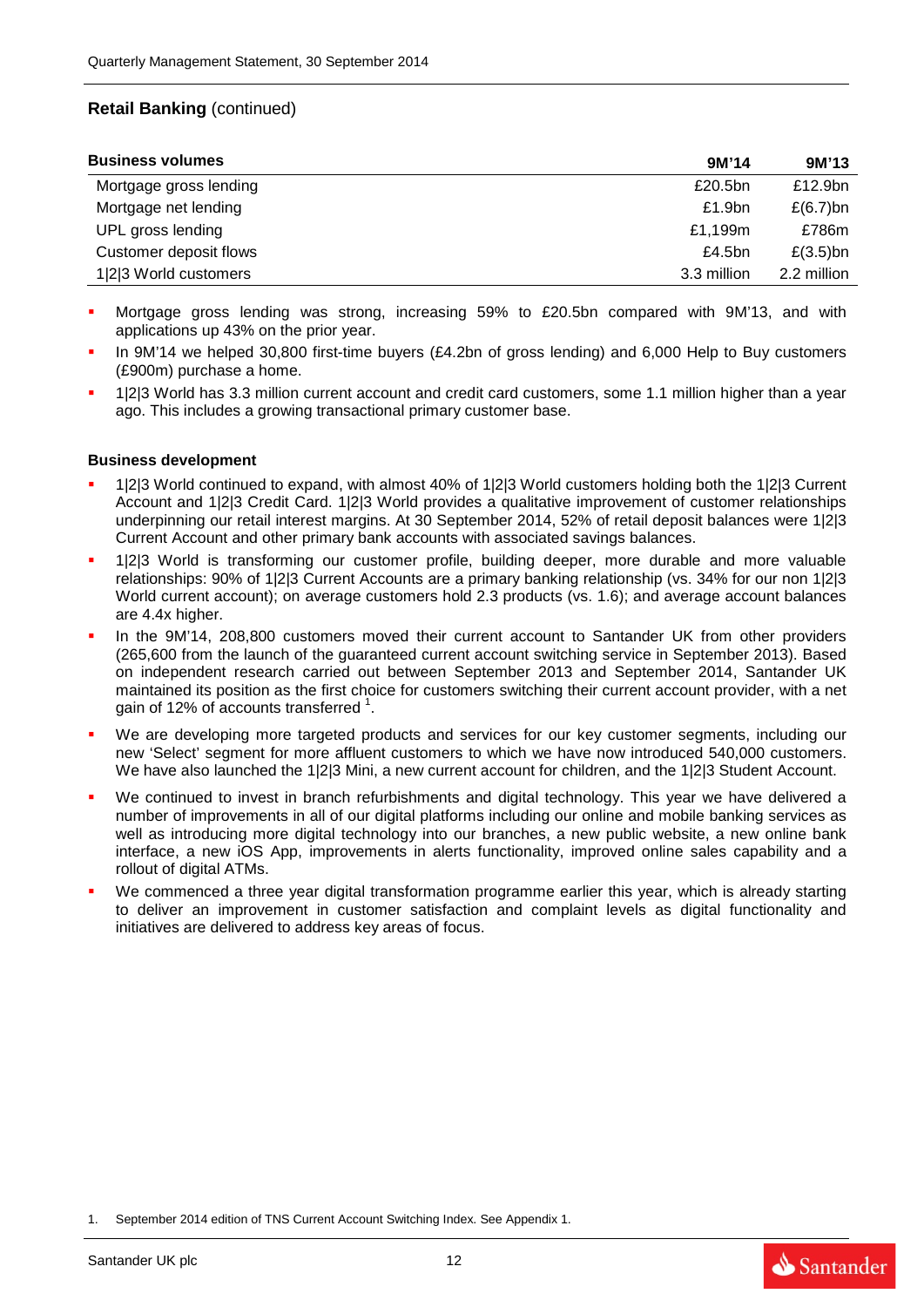### **Commercial Banking and Markets**

As the results and balances of the Markets segment are not individually significant, these amounts have been combined with Commercial Banking for the purpose of this statement.

Commercial Banking offers a wide range of products and financial services to customers through a network of regional corporate business centres and through telephony and e-commerce channels. The management of our customers is organised according to the annual turnover of their business enabling us to offer a differentiated service to SMEs, mid and large corporate customers.

Markets offers risk management and other services to financial institutions, as well as to other Santander UK divisions. Its main business areas are fixed income and foreign exchange, equity, capital markets and institutional sales.

| <b>Summary income statement</b>  | 9M'14 | 9M'13 | Change |
|----------------------------------|-------|-------|--------|
|                                  | £m    | £m    | %      |
| Net interest income              | 405   | 305   | 33     |
| Non-interest income              | 275   | 291   | (5)    |
| <b>Operating income</b>          | 680   | 596   | 14     |
| Operating expenses               | (377) | (309) | 22     |
| Operating provisions and charges | (63)  | (81)  | (22)   |
| <b>Profit before tax</b>         | 240   | 206   | 17     |

#### **Income statement analysis (9M'14 compared to 9M'13)**

- Net interest income increased 33%. This was as a result of continued growth in customer loans and deposits margins improving throughout the year.
- Non-interest income was down 5%, principally in Markets, due to a lower demand for interest rate and foreign exchange risk management products from Commercial Banking customers.
- Operating expenses increased 22%, mainly reflecting continued investment in the growth of the businesses serving SME and corporate customers and as we continue to open new business centres across the UK. We also invested in the development of transactional, interest rate and fixed income product capabilities.
- Operating provisions and charges decreased 22%, with an annualised loan loss rate in Commercial Banking of 0.37%. Quality in the Commercial Banking loan book continued to be good, supported by the improving economic environment. The Commercial Banking NPL ratio decreased to 2.96%.
- Loss before tax in the Markets business for the period was £(17)m (profit before tax 9M'13: £13m) reflecting low trading volumes, limited capital markets client activity and continued investment in the business.

| <b>Balances</b>                              | 30.09.14          | 31.12.13 |
|----------------------------------------------|-------------------|----------|
|                                              | £bn               | £bn      |
| Customer loans                               | 23.5              | 22.1     |
| - of which SMEs                              | $12.4^{\text{1}}$ | 11.7     |
| - of which mid and large corporate customers | 11.1              | 10.4     |
| <b>RWAs</b>                                  | 37.5              | 33.5     |
| - of which Commercial Banking                | 30.4              | 26.8     |
| Customer deposits                            | 14.5              | 12.6     |

- Customer loans in Commercial Banking increased 9% over the last 12 months, maintaining a positive momentum in an increasingly competitive and contracting market. Lending continues to be subject to prudent risk management criteria.
- RWAs increased 12% in the period, reflecting higher customer loans and a restructured facility in Commercial Banking.
- We continued to attract deposit balances where we have a strong customer relationship and to build on our new enhanced corporate cash management and liability capabilities.
- 1. Following a periodic review in Q1'14, a number of Commercial Banking customers were transferred from the SME segment to our large corporate segment as the annual turnover of their businesses had increased; prior periods have not been restated. The balance associated with these loans was £327m; excluding this transfer SME lending growth would have been 14% over the last 12 months.

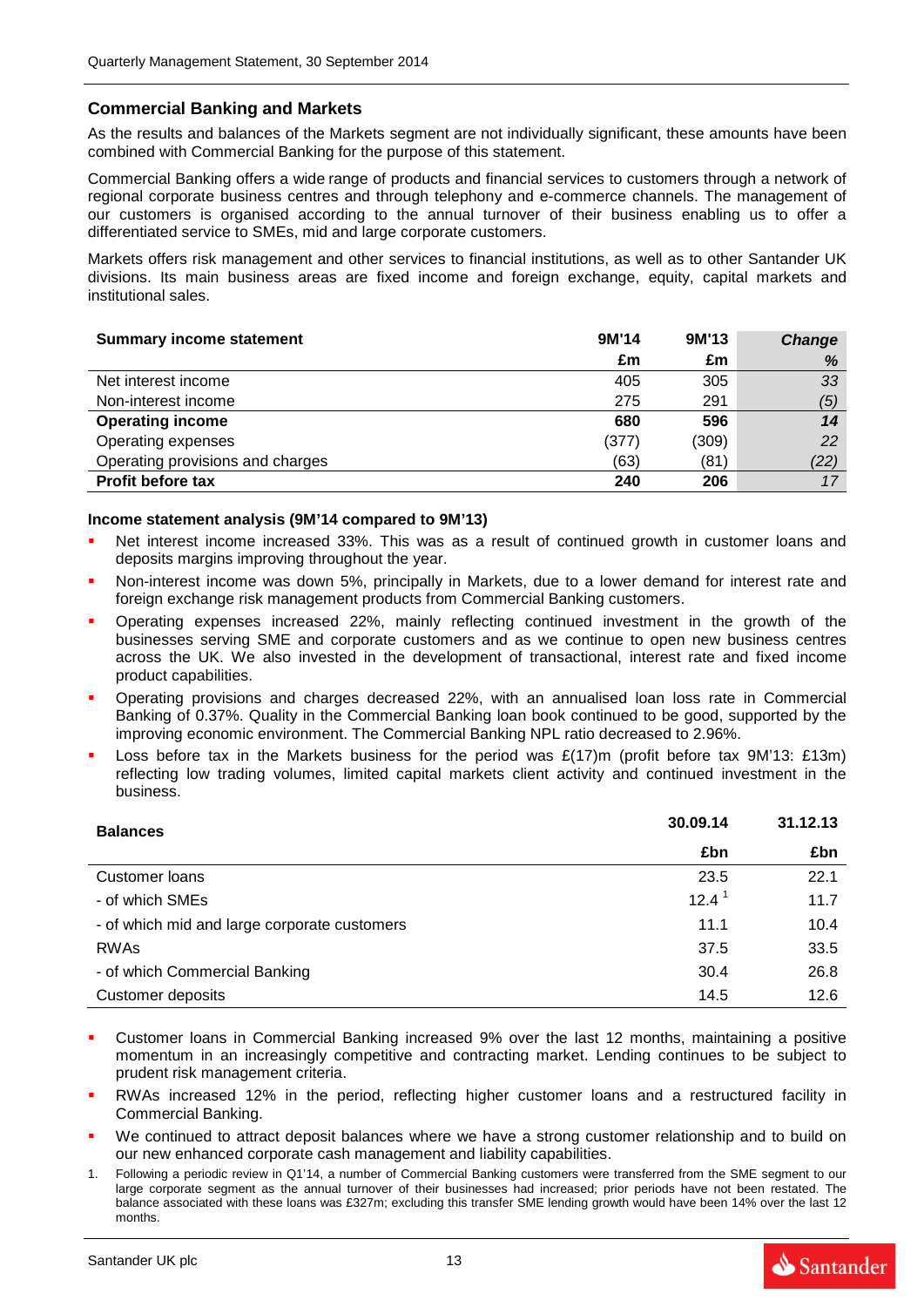#### **Business development**

- We further developed our range of ancillary services and our capacity to service SMEs, supported by an increase in the number of relationship managers in our growing network of 58 regional Corporate Business Centres.
- We increased the number of client facing staff servicing our large corporate customers, enabling better sector and product coverage.
- We are investing further in our Commercial Banking business by building on the expertise and presence of the wider Banco Santander group. This year we launched a new corporate internet banking capability ('Connect'), a new trade portal, the Santander Passport and a range of other international financial services.
- Our pioneering Breakthrough programme, aimed at helping the UK's fast growth companies, has now supported 30 SMEs with £27m of Growth Capital and £35m of other growth-related finance providing these companies with the opportunity and support to create over 1,200 jobs in the UK economy. The programme has also held 11 Round Table events for more than 120 companies, provided 13 MasterClasses involving 153 fast-growth SMEs with companies including Google, LoveFilm and McLaren, and taken 97 SME businesses on trade missions to major international markets such as Brazil, Mexico, UAE and the USA.
- To support our focus on digital innovation we also launched a new US\$100m Santander Fintech Fund, based in London, to invest in financial technology start-ups in the UK and elsewhere.

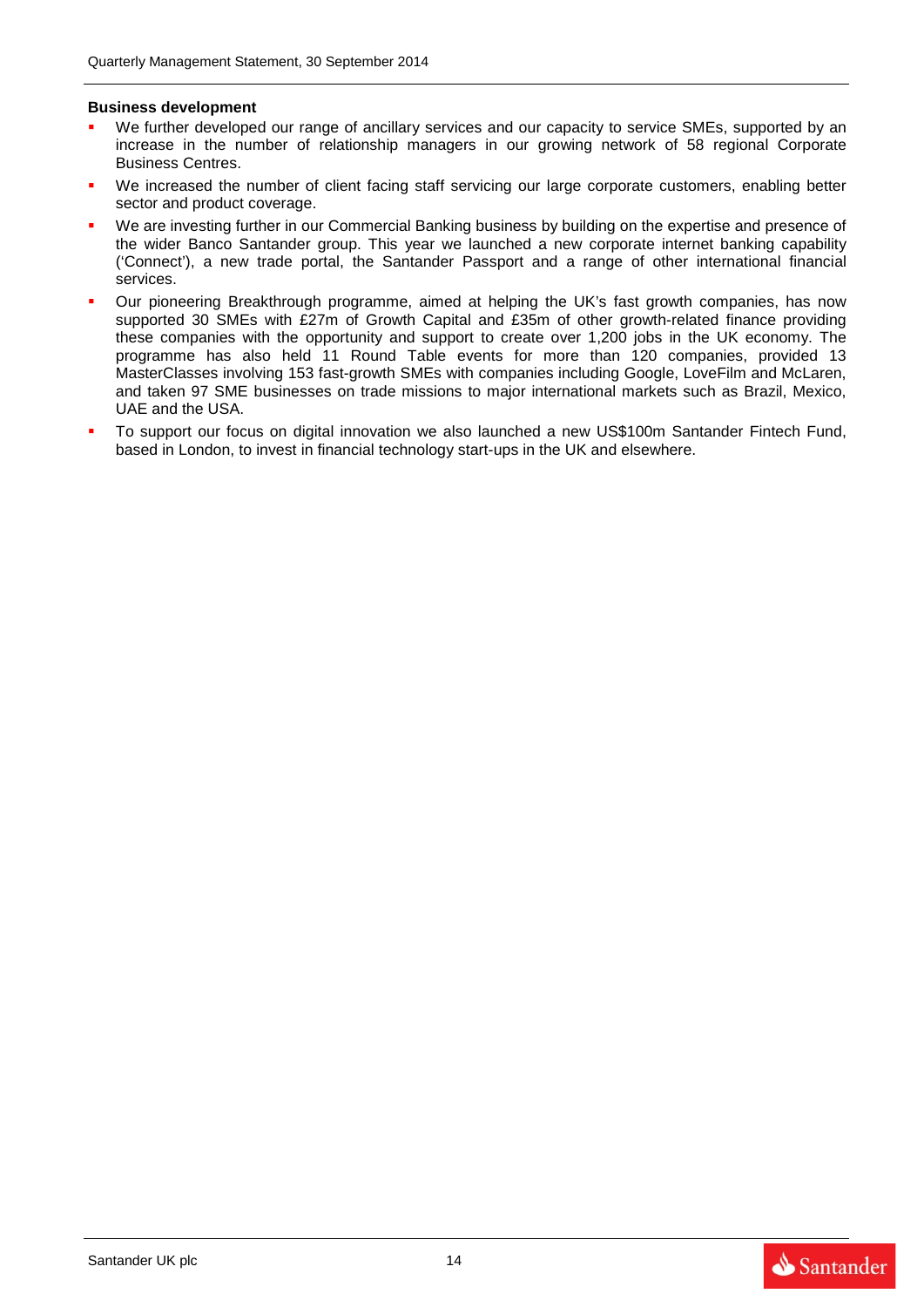### **Corporate Centre**

Corporate Centre includes asset and liability management for the bank and management of the non-core corporate and legacy portfolios. Corporate Centre is responsible for managing capital and funding, balance sheet composition, structural market risk and strategic liquidity risk for the Santander UK group. The non-core corporate and legacy portfolios include aviation, shipping, infrastructure, commercial mortgages, social housing loans and structured credit assets, all of which are being run-down and/or managed for value.

| <b>Summary income statement</b>           | 9M'14 | 9M'13 | Change |
|-------------------------------------------|-------|-------|--------|
|                                           | £m    | £m    | %      |
| Net interest expense                      | (452) | (329) | 37     |
| Non-interest income                       | 46    | 17    | 171    |
| <b>Operating income</b>                   | (406) | (312) | 30     |
| Operating expenses                        | (166) | (41)  | 305    |
| - of which significant items <sup>2</sup> | (86)  |       | n.m.   |
| Operating provisions and charges          | (281) | (145) | 94     |
| - of which significant items <sup>2</sup> | (120) | -     | n.m.   |
| Loss before tax                           | (853) | (498) | 71     |

#### **Income statement analysis (9M'14 compared to 9M'13)**

- Net interest expense was higher, as the returns on our structural hedging strategy were lower than in 9M'13 following the maturity of historic contracts.
- Non-interest income was higher, reflecting mark-to-market and asset realisation gains.
- Operating expenses (excluding significant items) increased to £80m, due to additional project costs borne centrally.
- Operating provisions and charges (excluding significant items) increased to £161m, a consequence of a modest level of provisions raised on the non-core portfolio.

| <b>Balances and ratios</b> | 30.09.14<br>£bn | 31.12.13<br>£bn |
|----------------------------|-----------------|-----------------|
| Customer loans             | 8.6             | 9.4             |
| <b>RWAs</b>                | 6.9             | 7.9             |
| Customer deposits          | 8.7             | 10.6            |

- Customer loans decreased 9% in the period due to the run-down of the non-core corporate and legacy portfolios as we successfully implemented our on-going exit strategy from individual loans and leases.
- RWAs decreased 13%, largely reflecting the reduction in customer loans.
- Customer deposits fell 18% in 9M'14, as part of a plan to focus on the management of our more relationship driven deposit base.

| Non-core corporate and legacy portfolios | 30.09.14 | 31.12.13 |
|------------------------------------------|----------|----------|
|                                          | £bn      | £bn      |
| Social housing                           | 7.0      | 7.1      |
| Commercial mortgages                     | 1.0      | 1.2      |
| Shipping                                 | 0.3      | 0.4      |
| Aviation                                 | 0.2      | 0.4      |
| Other                                    | 0.1      | 0.3      |
| Customer loans                           | 8.6      | 9.4      |

 Disposal of assets continued across the portfolios with no significant impact on the income statement. The social housing loan portfolio was relatively stable, reflecting its long term, low risk nature.

- 1 Adjusted to reflect the adoption of IFRIC 21. See Appendix 1.
- A number of significant items impacted the financial results in Q2'14; their aggregate impact was  $E(206)$ m pre tax and  $E(162)$ m post tax. See Appendix 1, page 16 for details and page 18 for the definition of 'significant item'.

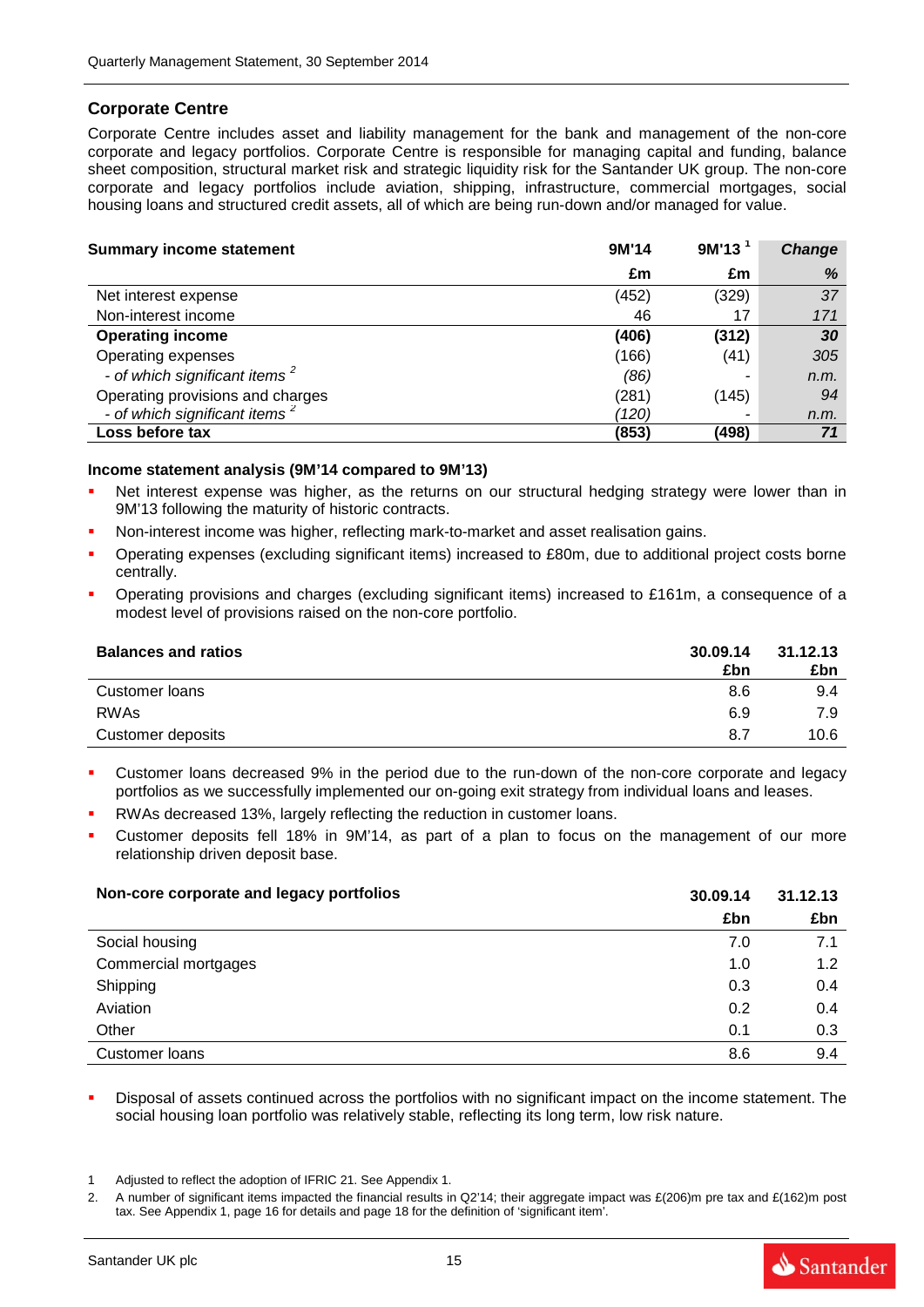## **Appendix 1 – notes**

#### **Significant items**

The financial results for 9M'14 included a number of pre-tax significant items incurred in Q2'14 and included in the Corporate Centre. As reported in our Q2'14 results, these were as follows:

| Pension gain                                             | 218   |
|----------------------------------------------------------|-------|
| Investment costs                                         | (98)  |
| Included in administrative expenses                      | 120   |
|                                                          |       |
| Software write-offs                                      | (206) |
| Included in depreciation, amortisation and impairment    | (206) |
|                                                          |       |
| Property provisions                                      | (50)  |
| Conduct remediation provisions                           | (70)  |
| Included in provisions for other liabilities and charges | (120) |

- As a result of defined benefit pension scheme changes that limit future entitlements and provide for the longer term sustainability of our staff pension arrangements, a net gain of £218m arose in administrative expenses.
- Following the implementation of our new digital platform and the completion of our product simplification programme, we made write-offs for the decommissioning of redundant systems and charged investment costs, totalling £304m. This included software write-offs of £206m charged to depreciation, amortisation and impairment, and investment costs of £98m relating to technology and digital capability build out, which cannot be capitalised and are therefore charged in administrative expenses. The software write-offs will reduce our future depreciation charge.
- Provisions for other liabilities and charges were impacted by £120m. These included a £50m provision relating to the costs for our on-going branch de-duplication programme. There was also £70m, including related costs, as provisions for conduct remediation. Of this, £65m related to payment protection insurance ('PPI'), following a review of recent claims activity, which indicates that claims are now expected to continue for longer than originally anticipated. There was a net £5m charge related to other retail products.

| Reconciliation of income statement lines excluding significant items       | 9M'14   |
|----------------------------------------------------------------------------|---------|
|                                                                            | £m      |
| Operating expenses (excluding significant items)                           | (1,711) |
| Significant items included in administrative expenses                      | 120     |
| Significant items included in depreciation, amortisation and impairment    | (206)   |
| <b>Operating expenses</b>                                                  | (1,797) |
|                                                                            |         |
| Total operating provisions and charges (excluding significant items)       | (392)   |
| Significant items included in provisions for other liabilities and charges | (120)   |
| Total operating provisions and charges                                     | (512)   |
|                                                                            |         |
| Profit before tax (excluding significant items)                            | 1,217   |
| Significant items                                                          | (206)   |
| <b>Profit before tax</b>                                                   | 1,011   |
|                                                                            |         |

#### **IFRIC 21 adoption**

In May 2013, the IFRS Interpretations Committee issued IFRIC Interpretation 21 ('IFRIC 21') which provides guidance on accounting for the liability to pay a government imposed levy. IFRIC 21 is effective in the European Union states for annual periods beginning on or after 17 June 2014, however, earlier application is permitted and Santander UK has elected to do so. This interpretation clarifies that the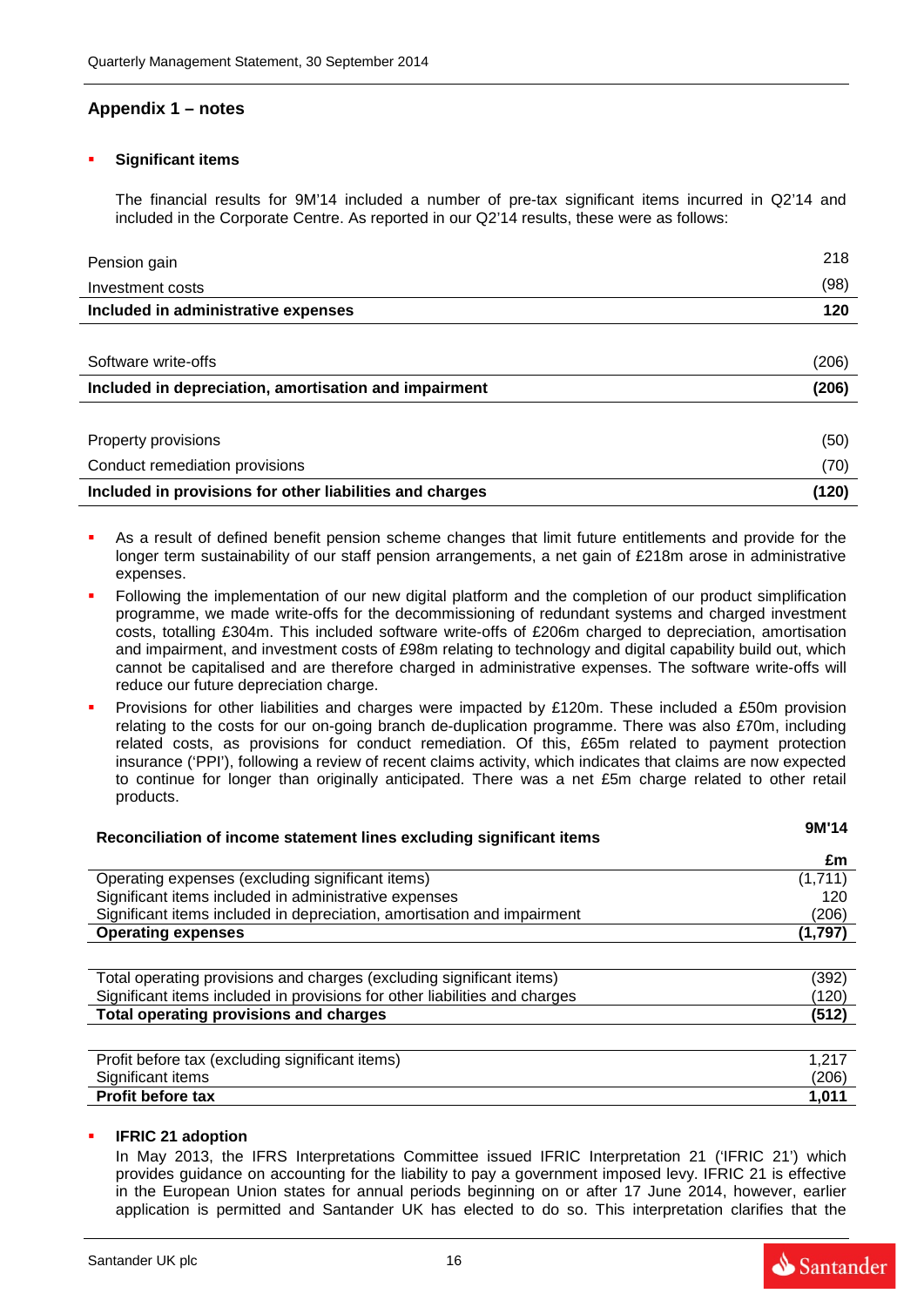obligating event that gives rise to a liability to pay a government levy is the activity that triggers the payment of the levy as set out in the relevant legislation. An entity does not have a constructive obligation to pay a levy that will be triggered by operating in a future period. The adoption of IFRIC 21 changed the accounting for the Financial Services Compensation Scheme ('FSCS') but did not affect the accounting for any other government imposed levy paid by Santander UK, notably the Bank Levy.

#### **Customer satisfaction**

The Financial Research Survey ('FRS') is a monthly personal finance survey of around 5,000 consumers prepared by the independent market research agency, GfK NOP. The 'Overall Satisfaction' score refers to proportion of extremely and very satisfied customers across mortgages, savings, main current accounts, home insurance, UPLs and credit cards, based on a weighting of those products calculated to reflect the average product distribution across Santander UK and competitor brands. Data shown is for the 12 months ending 30 September 2014 and compared against 12 months ending data as indicated. The competitor set included in this analysis is Barclays, Halifax, HSBC, Lloyds Bank (including Lloyds TSB) and NatWest. Previously this data was reported on a rolling three month basis.

#### **Independent consumer research – customer satisfaction**

In August 2014, MoneySavingExpert.com published the results of their twice yearly poll of bank customers. Santander UK was ranked in second place with 94% of 1|2|3 customers rating it 'great' and 'ok'.

### **Independent consumer research – current account switching**

The September 2014 edition of the TNS Current Account Switching Index demonstrated that Santander UK remained the first choice for customers switching their current account provider, with a net gain of 13% of accounts transferred in the period. The index was based on interviews held between 20 August 2014 and 14 September 2014. The sample was 11,825 current account holders with 334 identified as having switched their current account in the preceding 12 months. This corresponds to a net gain of 12% of accounts transferred since the launch of the Current Account Switch Service ('CASS').

### **Payments Council – current account switching service guarantee**

On 16 September 2013, the Payments Council launched the Current Account Switch Service ('CASS'). The service is free-to-use for consumers, small charities, small businesses and small trusts, and is designed to make switching from one bank or building society to another, simpler, reliable and hassle-free, thus removing customers' perceived barriers to switching. The new service is backed by a customer guarantee and aims to: increase competition in the high street; support the entry of new banks in the current account marketplace, and give customers greater choice if they want to switch.

The published Payments Council branded data referenced is for switches completing between 1 January 2014 and 31 March 2014 and shows Santander UK gained 60,882 switchers, with a net gain of 37,316. The branded data is published 6 months in arrears.

Payments Council data for the industry shows 1,093,000 full switches completed between 16 September 2013 and 30 September 2014. Santander UK management information identifies 265,600 switchers in the same period.

#### **Commercial Banking customer segmentation**

The management of Commercial Banking is organised according to the annual turnover of our customers. SMEs have an annual turnover between £250,000 and £50m, mid corporates between £50m and £500m and large corporates over £500m.

The large corporates business offers specialist treasury services in fixed income and foreign exchange, lending, transactional banking services, capital markets and money markets to multinational corporate customers.

#### **Delivering on our commitments – KPIs and targets**

All Key Performance Indicators ('KPIs') are presented at 30 September 2014 and 31 December 2013. KPIs are based on spot balances calculated at these dates with the exception of the cost-to-income ratio, RoTE and customer satisfaction which are based on performance in the relevant period or year. The costto-income ratio and RoTE are calculated for the nine months ended 30 September 2014 and the year ended 31 December 2013. Customer satisfaction is based on a rolling 12-month average calculated for the year ended 30 September 2014 and year ended 31 December 2013.

#### **Discontinued operations**

The sale of c. £1bn of customer loans to SAV Credit Limited (now 'Newday Cards Ltd') was completed in May 2013.

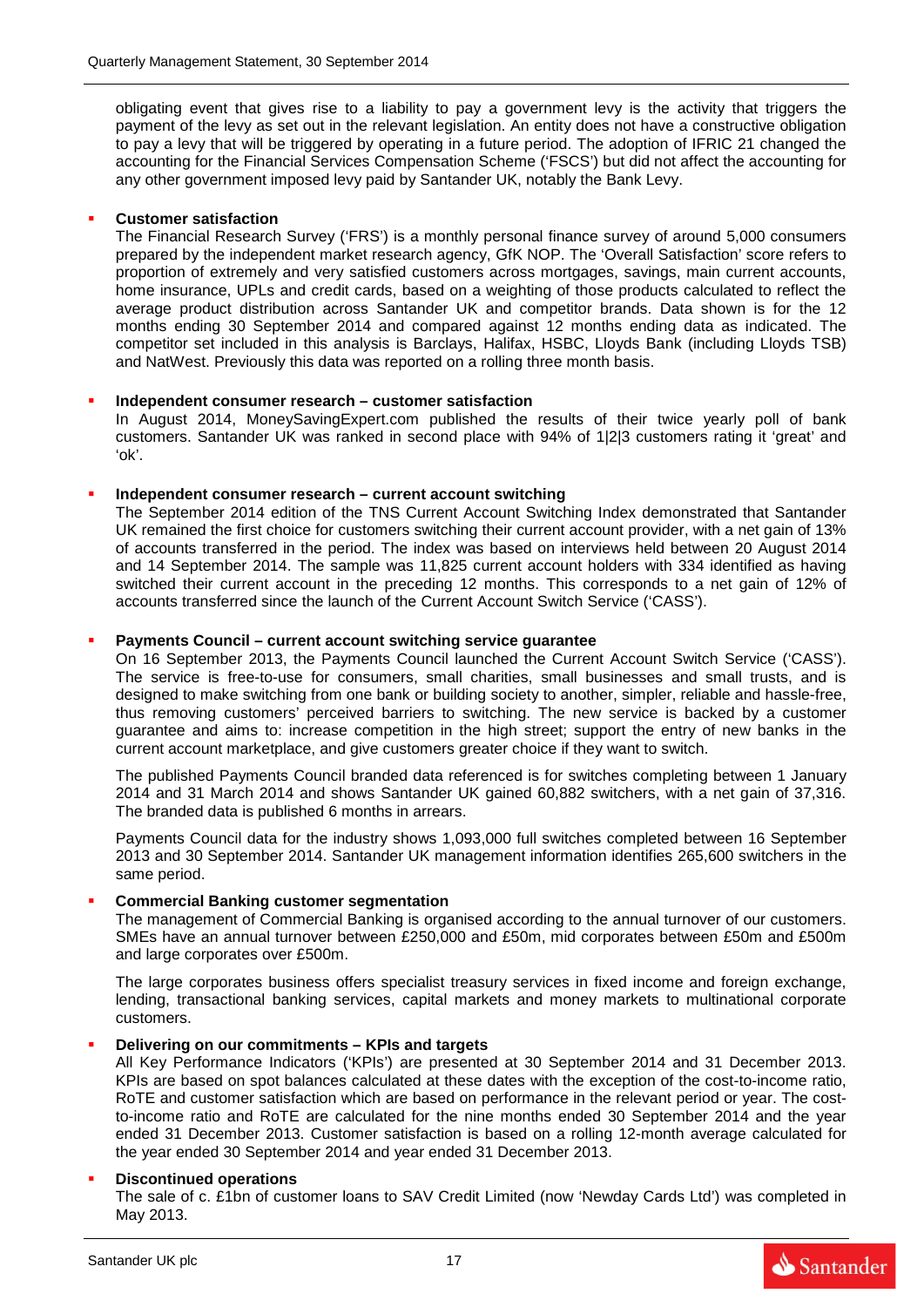## **Appendix 1 – definitions**

- '1|2|3 World customer' holds one or more of the following products: 1|2|3 Credit Card, 1l2l3 Current Account, 1l2l3 Graduate Current Account, 1l2l3 Student Current Account, 1l2l3 Postgraduate Current Account, 1l2l3 Mini Current Account and 1l2l3 Mini Account (in Trust). Trustees are not classed as 1|2|3 World customers. Also excludes automatic upgrade of accounts as part of product simplification.
- 'Banking NIM' is calculated as annualised net interest income divided by average customer assets.
- 'CET1 capital' is the CRD IV end point Common Equity Tier 1 capital and is calculated in accordance with the CRD IV implementation rules as per the PRA Policy Statement PS7/13, and effectively reflects the CRD IV end point position. 'CET1 ratio' is calculated as CET1 capital divided by RWAs.
- 'Dividend payout ratio' is calculated as dividend paid and declared as a percentage of earnings attributable to ordinary shareholders (profit after tax less payment of dividend on preference shares and adjusted for the prior year restatement relating to FSCS). The payment of each dividend is subject to regulatory approval.
- The Liquidity Coverage Ratio ('LCR') is designed to ensure that banks maintain adequate levels of high quality assets against net cash outflows over a 30-day significant stress period. The LCR is calculated on Basel III basis.
- 'LCR eligible liquid assets' are assets eligible for inclusion in the LCR as high quality liquid assets, on a Basel III basis.
- 'LCR eligible liquid assets coverage of wholesale funding of less than one year' is calculated as LCR eligible liquid assets divided by wholesale funding with a residual maturity of less than one year.
- 'Loan loss rate' is impairment charge on loans and advances divided by average loans and advances.
- 'Loan-to-deposit ratio' is calculated as loans and advances to customers (excluding reverse repos) divided by deposits by customers (excluding repos).
- 'Loan-to-income multiple' is an average earnings multiple of new business at inception.
- 'Loyal customers' are primary banking current account customers who hold an additional product. Primary banking current account customers have a minimum credit turnover of at least £500 per month and at least two direct debits on the account.
- 'Mortgage' or 'mortgages' refers to residential retail mortgages only and excludes social housing and commercial mortgage assets.
- 'MTF' is medium term funding at a sterling equivalent value. MTF consists of senior debt issuance, assetbacked issuance (including securitisation and covered bond issuance), structured issuance (including firm financing repurchase agreements), subordinated debt and capital issuance. MTF excludes any collateral received as part of the UK Government's Funding for Lending Scheme ('FLS').
- 'n.m.' signifies percentage change is not meaningful.
- 'NPL coverage' is calculated as impairment loss allowances divided by non-performing loans and advances.
- 'NPL ratio' is calculated as non-performing loans as a percentage of loans and advances to customers.
- 'PRA end point T1 leverage ratio' is the CRD IV end point Tier 1 capital divided by exposures as defined by the Basel Committee 'Leverage Ratio framework and disclosure requirements' document, published January 2014.
- 'Residential mortgages' includes residential retail mortgages, which are part of Retail Banking, and social housing loans which are in Commercial Banking and in Corporate Centre.
- 'RoTE' is calculated as annualised profit attributable to ordinary shareholders divided by average shareholders' equity, less non-controlling interests, preference shares, and intangible assets (including goodwill).
- 'Santander UK' refers to Santander UK plc and its subsidiaries.
- 'Significant item' is an item which is separately highlighted on either a qualitative or quantitative basis in order to assist in understanding the operating performance for the period.
- 'SME' is small and medium enterprises with a turnover of between £250,000 and £50m per annum.
- 'Total liquid assets' consist of: eligible liquid assets; other highly liquid debt securities and bonds; equities; and debt securities and asset-backed securities issued by subsidiaries and retained by Santander UK and loans which are eligible at central bank operations.
- 'Total wholesale funding' comprises the sum of all outstanding debt securities, structured issuance (including firm financing repurchase agreements), subordinated debt and capital issuance and non-customer deposits. Total wholesale funding excludes any collateral received as part of the UK Government's Funding for Lending Scheme.
- 'Wholesale funding with a residual maturity of less than one year' has a residual maturity of less than one year at the balance sheet date.

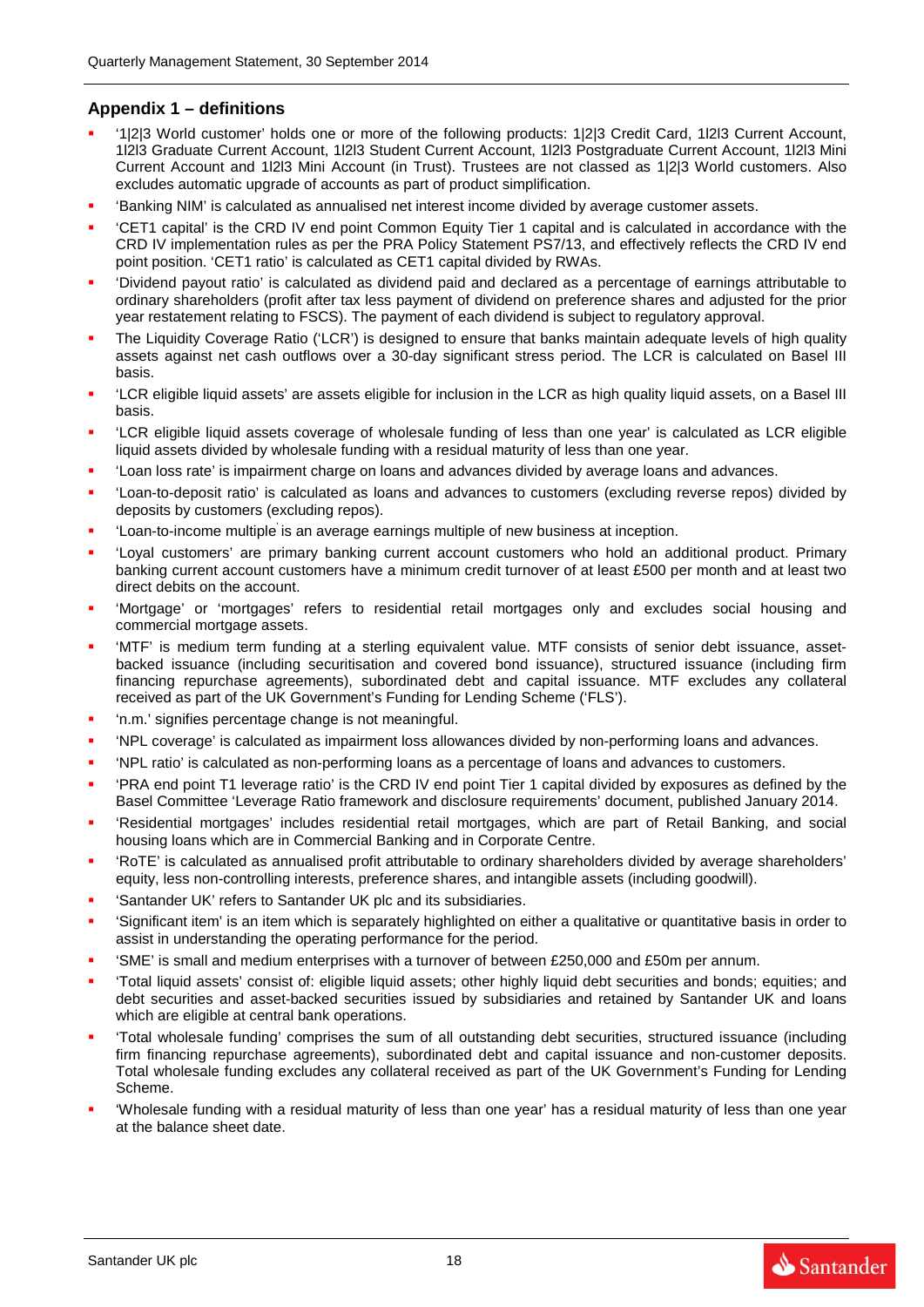## **Appendix 2 – income statement and balance sheet**

The information contained in this Quarterly Management Statement, and this Appendix, is unaudited and does not constitute statutory accounts within the meaning of section 434 of the Companies Act 2006 or interim financial statements in accordance with International Accounting Standard 34 'Interim Financial Reporting'.

The information contained in this Appendix has been prepared in accordance with Santander UK's previously stated accounting policies described in the Annual Report and Accounts for the year ended 31 December 2013. Results have been adjusted to reflect the adoption of IFRIC 21.

#### **Summary consolidated income statement**

| Summary consolidated income statement         | 9M'14    | 9M'13 <sup>1</sup> |
|-----------------------------------------------|----------|--------------------|
|                                               | £m       | £m                 |
| Net interest income                           | 2,544    | 2,151              |
| Non-interest income                           | 776      | 807                |
| <b>Total operating income</b>                 | 3,320    | 2,958              |
| Administrative expenses                       | (1, 385) | (1,470)            |
| Depreciation, amortisation and impairment     | (412)    | (180)              |
| <b>Operating expenses</b>                     | (1,797)  | (1,650)            |
| Impairment losses on loans and advances       | (240)    | (360)              |
| Provisions for other liabilities and charges  | (272)    | (145)              |
| <b>Total operating provisions and charges</b> | (512)    | (505)              |
| Profit before tax from continuing operations  | 1,011    | 803                |
| Taxation charge on continuing operations      | (204)    | (155)              |
| Profit after tax from continuing operations   | 807      | 648                |
| Discontinued operations                       |          | (12)               |
| Profit after tax for the period               | 807      | 636                |

| <b>Summary balance sheet</b>        | 30.09.14 | 31.12.13 <sup>1</sup> |
|-------------------------------------|----------|-----------------------|
|                                     | £bn      | £bn                   |
| <b>Assets</b>                       |          |                       |
| <b>Retail Banking</b>               | 158.3    | 155.6                 |
| <b>Commercial Banking</b>           | 23.5     | 22.1                  |
| <b>Corporate Centre</b>             | 8.6      | 9.4                   |
| <b>Customer assets</b>              | 190.4    | 187.1                 |
| Other assets                        | 85.1     | 83.2                  |
| <b>Total assets</b>                 | 275.5    | 270.3                 |
| <b>Liabilities</b>                  |          |                       |
| <b>Retail Banking</b>               | 127.7    | 123.2                 |
| <b>Commercial Banking</b>           | 14.5     | 12.6                  |
| <b>Corporate Centre</b>             | 8.7      | 10.6                  |
| <b>Customer deposits</b>            | 150.9    | 146.4                 |
| Medium term funding ('MTF')         | 56.6     | 57.6                  |
| Other liabilities                   | 54.0     | 53.7                  |
| <b>Total liabilities</b>            | 261.5    | 257.7                 |
| Equity                              | 14.0     | 12.6                  |
| <b>Total liabilities and equity</b> | 275.5    | 270.3                 |

1. Results have been adjusted to reflect the adoption of IFRIC 21. See Appendix 1 for details.